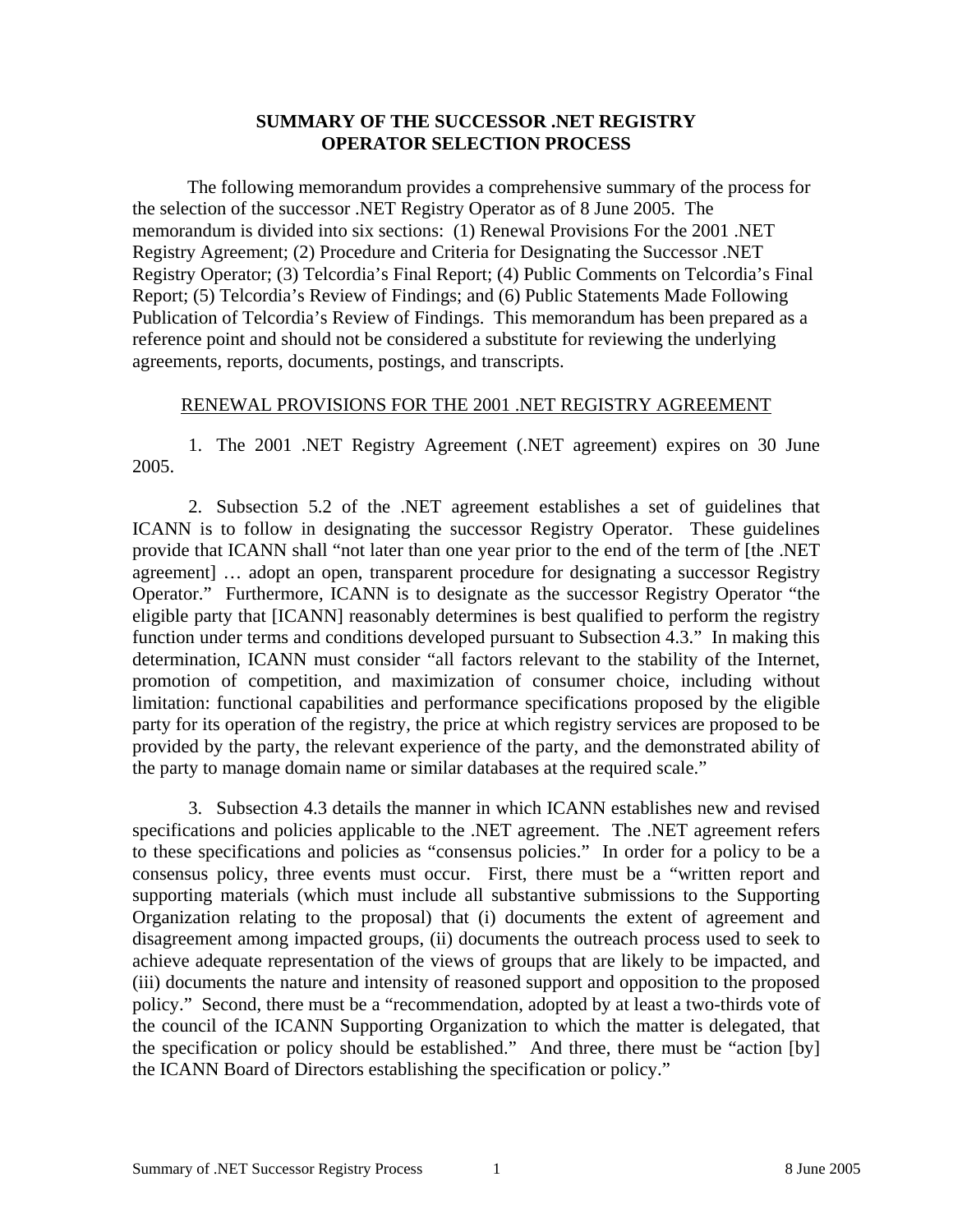### PROCEDURE AND CRITERIA FOR DESIGNATING THE SUCCESSOR .NET REGISTRY OPERATOR

4. On 6 March 2004, ICANN's Board of Directors resolved that "in order to prepare for the designation of a transparent procedure by 30 June 2004, the Board authorizes the President to take steps to initiate the process as specified in Section 5.2 of the .NET Registry Agreement for designating a successor operator for the .NET registry…." In doing so, the ICANN Board also resolved that ICANN's President may initiate "referrals and requests for advice to the GNSO and other relevant committees and organizations as appropriate."

5. By way of the Board's resolution, on 31 March 2004, Paul Verhoef, ICANN's Vice President of Policy Development Support sent a letter to Bruce Tonkin, the GNSO Chair, formally requesting "guidance from the GNSO concerning the criteria for designating a successor operator for .NET. Specifically, §5.2.4 of the .NET Registry Agreement (below) identifies certain criteria to be taken into account in the selection of a successor. That paragraph also calls for the establishment of a consensus policy regarding the identification and definition of these criteria. Accordingly, the GNSO Council is requested to issue a consensus statement defining criteria and conditions to be applied to the selection of the successor registry operator."

6. The 31 March 2004 letter further stated that "[a]s an additional reference point, the GNSO may want to consider the work of the DNSO [the Domain Names Supporting Organization] with respect to the reassignment of the .ORG registry." The DNSO was the predecessor of the GNSO.

7. On 1 April 2004, the GNSO Council heeded ICANN Staff's request and established a subcommittee (consisting of one representative per constituency of the Council) to develop, draft, and recommend to the GNSO Counsel – and ultimately the ICANN Board – criteria for independent evaluators to use in recommending to the ICANN Board a successor .NET Registry Operator. During this meeting, Tonkin noted that "the .ORG statement made by the DNSO Names Council on 17 January 2002 could be a useful starting point but the focus of dot org would be slightly different from that of .NET." Tonkin preliminarily requested that the subcommittee seek constituency input via the mailing lists and have a draft report for consideration by the Council at its 6 May 2004 meeting with the final report to be completed by 30 June 2004. Tonkin suggested that the first meeting of the subcommittee take place during the week of 12 April 2004.

8. On 15 April 2004, the .NET subcommittee met to discuss the criteria for the selection process and arrived at the following preliminary guidelines:

> • "[T]he existing work on the reassignment of .ORG should be revisited," however the subcommittee is to keep in mind "two important

 $\frac{1}{1}$  $1$  On 4 June 2001, ICANN's Board issued a request to the former DNSO to provide similar policy recommendations to ICANN for development of criteria for selecting a successor .ORG Registry Operator. The .ORG TLD is the *only* other TLD that has undergone a successor Registry Operator selection process.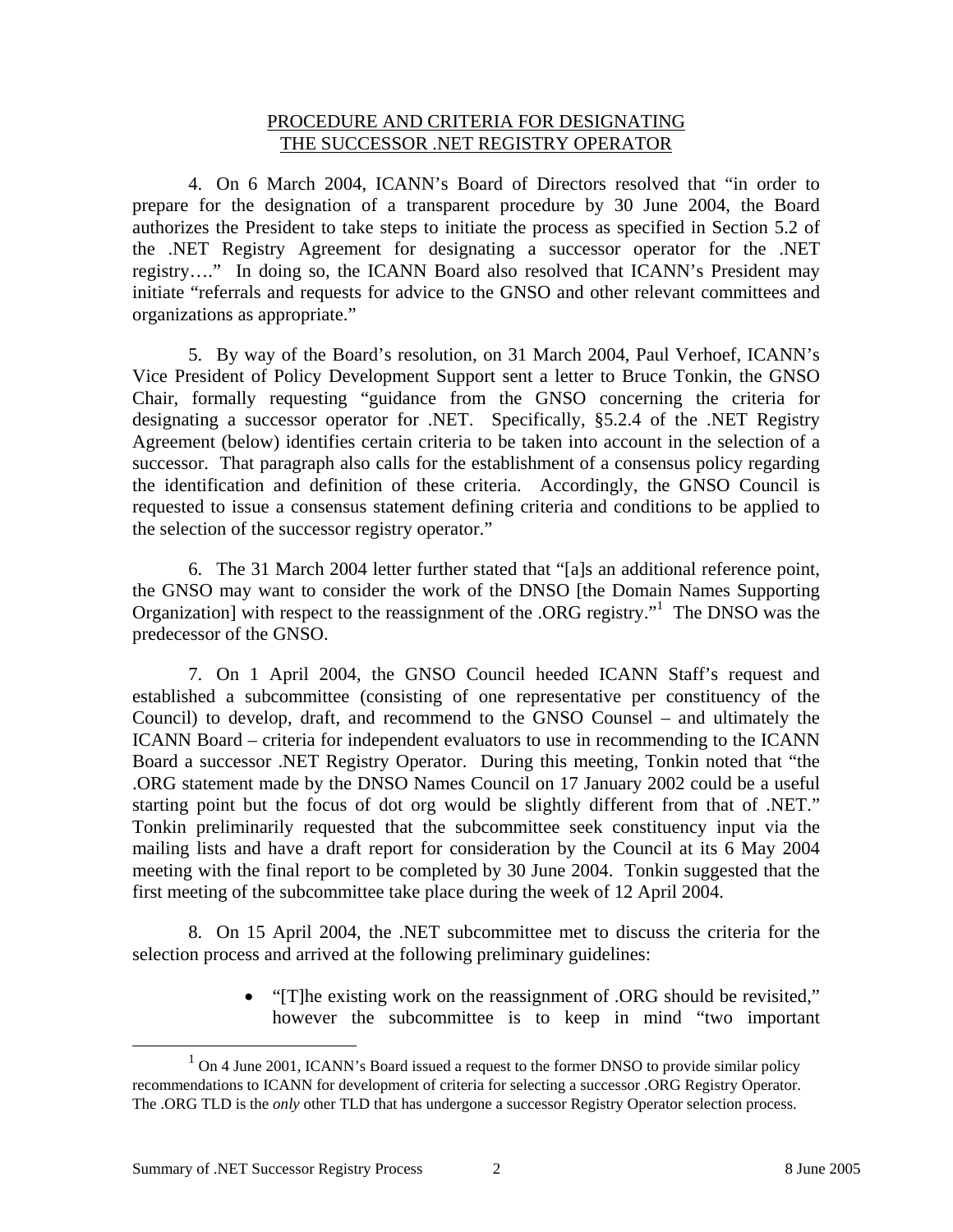differences:" (1) "there would be no procedural errors"; and (2) in the case of the .ORG TLD, "a new operator was foreseen, while with .NET, there was no presumption of a new operator [i.e., VeriSign could also be an applicant.]."

- The subcommittee agreed that its recommendation would include criteria related to: policy compliance, UDRP, WHOIS, the ability of the applicant to grandfather existing registrants, general principles in the .ORG report that are "easily applicable to the .NET situation", consensus policies, and all factors mentioned in the body of Subsection 5.2.4 of the .NET agreement.
- The subcommittee noted that any criteria on "competition" should be given particular attention because it "could be scene as biasing [against VeriSign] and should be weighted."
- Marc Schneiders the Non Commercial Users constituency representative – noted that whatever recommendation the subcommittee made was nothing more than a recommendation. "Eventually it would be a board decision and not a GNSO Council decision."
- At the close of the meeting, the subcommittee members agreed to discuss this framework with their respective constituencies and e-mail exchange on the net-com list server was highly encouraged.

9. Following a number of teleconferences and mailing list exchanges with all subcommittee members, on 6 May 2004, Philip Sheppard – the .NET subcommittee chair – presented the GNSO Council with the subcommittee's first draft report. The report divided its recommendations into six headings:

- Criteria related to the targeting of the domain (i.e., the .NET TLD should remain unsponsored and unchartered).
- Criteria related to stability, including: technical and financial competence; factors related to the current .NET agreement; efficiency and reliability; a baseline for the functional capabilities and performance specifications to handle potential migration issues; name service resolution time should not exceed the current time for existing .NET name service resolution; and minimal financial stability.
- Criteria related to promotion of competition (i.e., the maximization of consumer choice, pricing, innovation and new services).
- Criteria related to existing registry services such as the pending VeriSign Wait Listing Service, the redemption grace period and the migration of the test-bed internationalized domain names. Applicants should be asked "Does the applicant wish to maintain all existing registry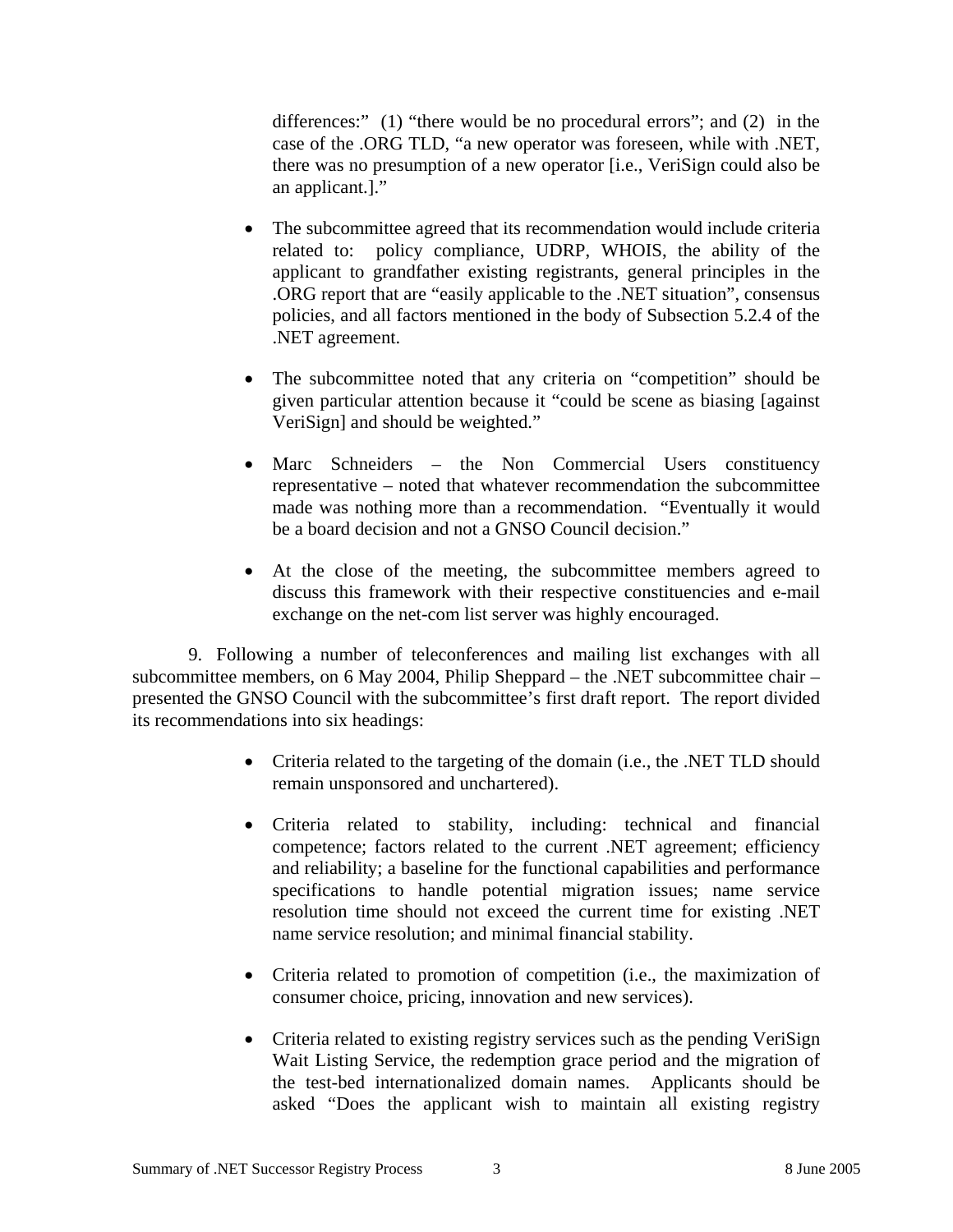services?" If yes, please provide specifics and demonstrate the technical and legal ability of the applicant to maintain existing services. If no, please expand on any issues relating to the withdrawal of such services.

- Criteria relating to continuity. Existing registrants should not be penalized by changes in policy as a result of this process and should be entitled to maintain their registrations on terms materially consistent with their existing contracts under current policy, including the right to transfer a .NET domain to another party.
- Criteria relating to policy compliance. All consensus policies of ICANN, both existing and any which are developed via the ICANN process in the future should be complied with by the successor Registry Operator. Policy development for the .NET TLD should continue to take palce in an open bottom-up process and all registrars that have qualified to operate as .NET registrars, must be treated equitably by the successor Registry Operator.

10. Bruce Tonkin – Chair of the GNSO Council – concluded the meeting by cautioning that "transparency was important." As such, Tonkin requested an audio record for the next GNSO Council meeting and set a preliminary timeline for the presentation of the subcommittee's final report.

11. The subcommittee's report underwent a series of revisions on 14 May 2004, 26 May 2004, and 28 May 2004. Through these revisions the subcommittee – among other things – discussed additional outreach efforts it took to solicit input from its constituencies and provided links to all documents submitted to the subcommittee by the various constituency groups and third parties.

12. The most significant revision, however, involved weighting each criteria. The subcommittee divided the criteria into "absolute" and "relative" criteria. "Absolute criteria are thresholds which an applicant is expected to meet. Failure to do so [would] imply disqualification. Relative criteria become relevant once absolute criteria are met and are proposed as a basis for comparison and evaluation of competing applications. Absolute criteria are listed in no particular order. Relative criteria are listed [by] weighting with the highest weight at the top of the list."

13. "Absolute" criteria consisted of the following critiera: Targeting; Continuity; Policy Compliance; and Stability, Security, Technical and Financial Competence. "Relative" criteria consisted of criteria relating to: Promotion of Competition; a small segment of Stability, Security, Technical and Financial Competence issues that went far above and beyond that necessary to perform the registry function; and criteria asking whether the applicant wishes to maintain all existing registry services.

14. On 28 May 2004, the GNSO subcommittee posted its revised report on ICANN's web site for public comment. Multiple notifications to solicit input into the public comment period were sent to the following ICANN mail lists: the GNSO Council,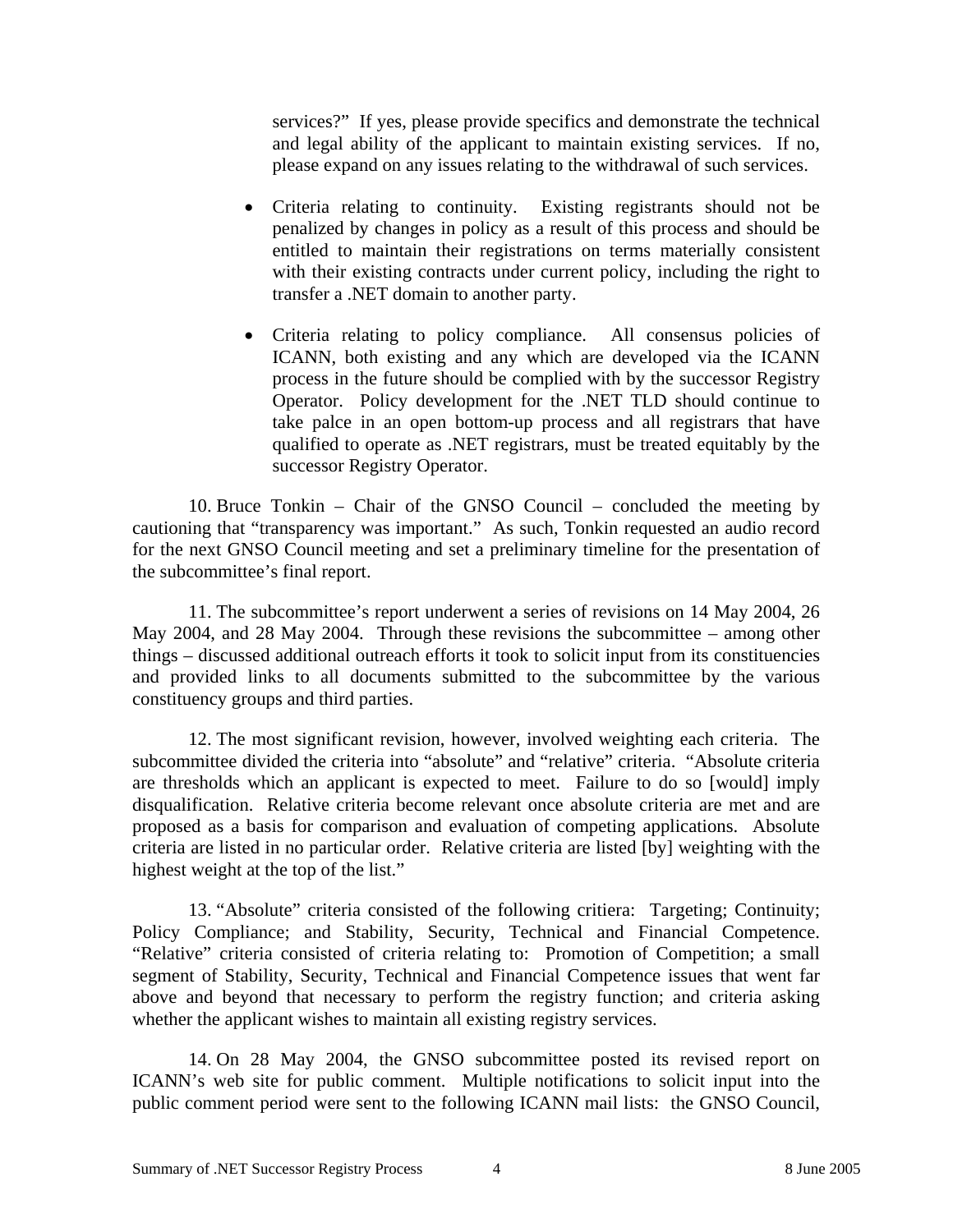the GNSO constituency secretariat's list liaison-6c, the general assembly ga list and the open-to-all announce list. This was to be the first of two 20-day public comment periods.

15. In addition, on 2 June 2004, ICANN also sought public comment on the draft *procedure* proposed by ICANN for designating the successor Registry Operator.

16. On 23 June 2004, the subcommittee yet again revised its report following a comprehensive review of all public comments received. Indeed, the .NET subcommittee explicitly acknowledged this in its revised report:

> [A]nnex 3 [of the report] contains a reference to documents submitted to the subcommittee including submissions from Neulevel and Verisign, Inc. Due account has been taken of the relevant parts of these while maintaining the characteristic broad approach of this report.

17. Following these revisions, on 25 June 2004, the subcommittee yet again initiated a 20-day public comment period to solicit public input on the revised report.

18. Coincident with this work – and within the time allotted by Subsection 5.2 of the .NET agreement – on 29 June 2004, ICANN posted the final procedure for determining the successor .NET Registry Operator. Also taking into account public comment received through its separate comment period, the procedure was redrafted where relevant and submitted to and approved by the ICANN Board.

19. One 14 July 2004, the second public comment period on the subcommittee's revised report was closed. On 17 July 2004, the subcommittee once again revised its report giving due account to all relevant parts of comments submitted while maintaining the characteristic broad approach of the report. Some of the most significant revisions to the report included:

- Correlating the subcommittee's recommendations to ICANN's mission and core values.
- Including recommendations relating to the form of the Request for Proposal (RFP): "ICANN should ensure the form(s), is (are), comprehensive of the required criteria but also proportional to the need. In other words the complexity of the form and the burden it places on applicants should not go beyond what is necessary to achieve its objective."
- Including recommendations relating to the evaluation process: "ICANN must ensure that the process is impartial. ICANN should publish criteria for application evaluators to ensure impartiality. ICANN should ensure meaningful transparency throughout the process."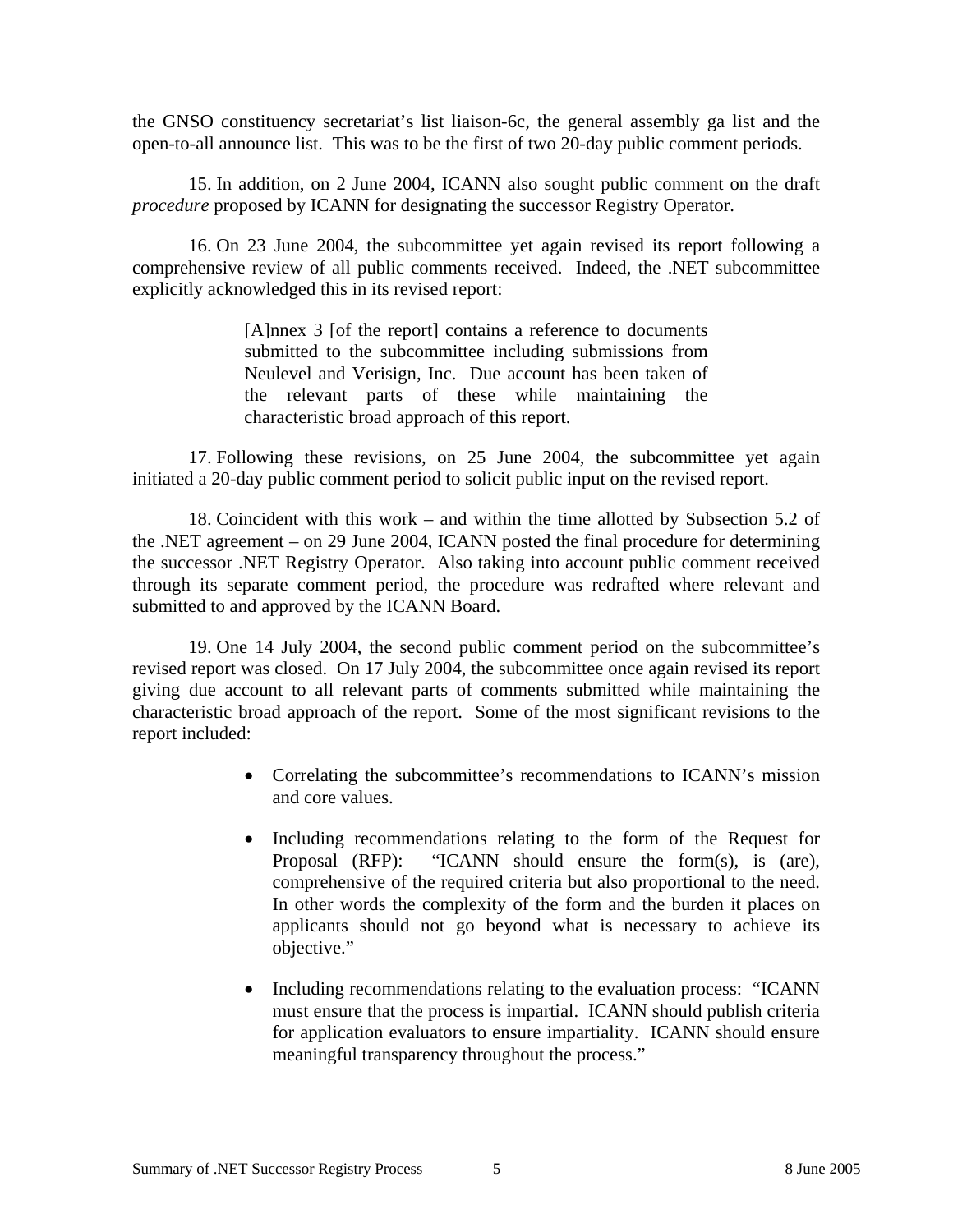• And, including links to view comments received from the public during the comment period.

20. On 20 July 2004, the GNSO Council met in Kuala Lumpur, Malaysia to discuss – among other things – the reassignment of the .NET TLD. During the meeting, Philip Sheppard – the .NET subcommittee chair – provided background on the report. Sheppard commented that the subcommittee was "able to look at every submission that was made either to the public comment list or sent directly to the members of the subcommittee via the Council." This allowed the subcommittee to "incorporate where [it] felt there were comments that were useful and in scope of what [they] where trying to do, which was to produce some fairly top-level criteria." Sheppard went on to describe the contents of the report:

> We started with a preamble which links it to the ICANN mission, we demonstrate where there are points relevant to the mission. We have an appeal that the application form for ICANN should not be too burdensome, in other words, it should be proportional, ask enough questions to fulfill the objective, but not be anything more than that. We ask for impartial evaluation. And we determine, as we were asked to do, certain types of criteria. Those criteria we developed into two types … [a]bsolute criteria, which are, essentially, qualifying thresholds, and also relative criteria, which are basically the way to choose between those who have qualified from those absolute criteria. What do we mean by absolute criteria. Things like targeting whether it should remain an open domain, criteria on continuity, grandfathering should be a part of any application, and also absolute criteria to do with policy compliance. That means policy development can be bottom up. Equal treatment for registrars.

> And concerns in terms of stability, where we linked technical aspects there to what you see already in [the] existing dot net agreement. A little bit more on technical requirements. Things like disaster recovery, competence, migration plans and financial stability [were]…also included.

> Under relative criteria, we also developed that into sections. And relative criteria in the report are also in a ranking order, the absolute criteria are not.

> And under promotion of competition, we make reference to choice, very much a fundamental part of the ICANN mission, thinking more there about the end user. Talk about price and cost, typically cost referring to the relationship to the registry and the registrars there and looking at strategies of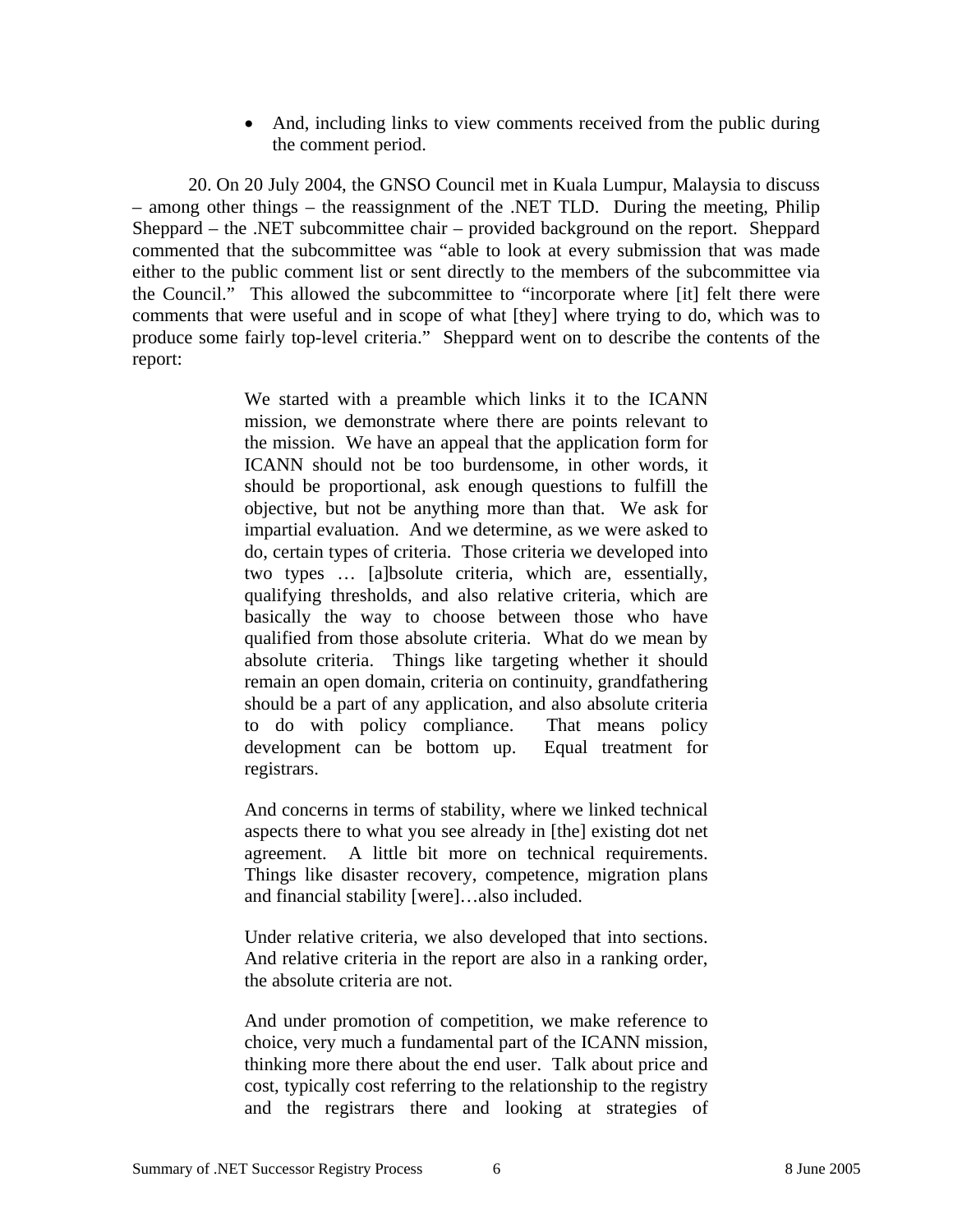minimizing costs and applications that will be incorporating and the benefits to better innovation, better value.

Under stability, security, and other technical requirements, we talk about stability also deriving from a plural supply base, implementation of GNSO policies, particularly things like transfers and deletes, and enhanced services and enhanced registry operations. And that is about it.

21. Following Sheppard's report, the GNSO Council requested that Dan Halloran – ICANN's Deputy General Counsel – clarify whether ICANN's request was for the Council to simply provide "advice" – pursuant to Subsection 4.3 of the .NET agreement – or whether the GNSO is "conducting a full policy development process" under the current Bylaws. To this Halloran stated that ICANN has asked the GNSO Council to follow the consensus policy format outlined in Subsection 4.3 of the .NET agreement. As Halloran noted, "Subsection 5.2.4…obligates ICANN to select as the successor registry operator the eligible part that it determines – that it reasonably determines is best qualified to perform the registry function under terms and conditions pursuant to subsection 4.3 of the .NET registry agreement. And that subsection 4.3 is the process for developing consensus recommendations, consensus policies that would be binding… So, flipping back to the 4.3, we're especially keen that you would follow this, the roadmap that's laid out in 4.3.1 of the .NET registry agreement."

22. Halloran further commented that ICANN was "very comfortable" with the process the subcommittee had been following. There had been "two stages of public comment" and that the community and public has had a broad opportunity to be heard on this." Tonkin agreed with Halloran's remarks and noted that the next step was to achieve a "two-thirds vote."

23. Following Halloran's comments, Tonkin opened the meeting for public forum. Three individuals stepped forward: Amadeu Abril i Abril (affiliated with applicant Core++), Jeffrey Neuman (Chair of the gTLD Registries Constituency and Director of Policy and International Development for NeuLevel, Inc. – co-owner of applicant Sentan Registry Services, Inc.), and Chuck Gomes (Vice President for applicant VeriSign).

24. Abril i Abril sought clarification on the definition of "competition" in the subcommittee's report and its use as a relative criteria. To this, Tonkin and Marlyn Cade – a .NET subcommittee member – replied that the subcommittee meant competition in the context of "user choice." "Perhaps there's some new service provided by the new operator that doesn't yet exist today [in the .NET TLD]. And so there's choice." Tonkin contrasted this to other forms of "competition" like creating "a new TLD," or designating " a new party" and thus creating competition in the "registry industry, but not competition for dot net." Thus Tonkin specifically discounted any notion that "competition" in this regard could disadvantage VeriSign based on its status as the current .NET Registry Operator.

25. Neuman's comment was two-fold. First, Neuman stated that "Neulevel supports the entire process and thinks that [the subcommittee is] doing a good job."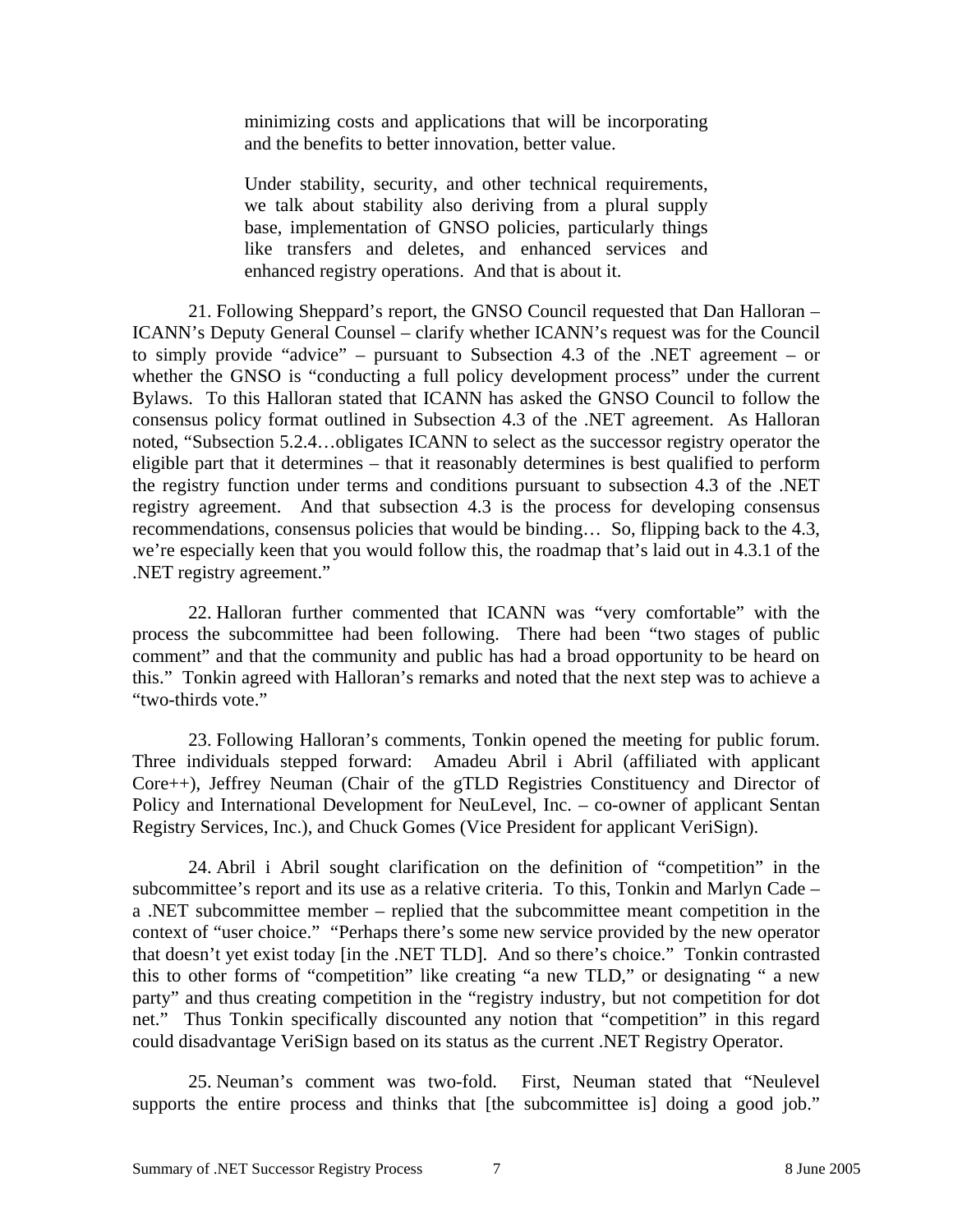Second, Neuman asked whether those who commented during the public comment periods would be given "feedback from the subcommittee on what comments were considered.…" And, "[i]f [the comments] weren't adopted, why weren't they placed in the report." Sheppard responded that the subcommittee had considered providing feedback on public comments but then decided against it because this was a "bidding process, and the ethics of [] responding [] personally or in writing to comments received from potential applicants was one that [the subcommittee] felt a little uncomfortable with and though it might be more appropriate to be left to ICANN staff to respond in that way."

26. Tonkin felt otherwise and stated that in his "point of view" the subcommittee should summarize what the public comments were and how the subcommittee has taken them into account. Though this was Tonkin's view as Chair of the GNSO, this view was not shared by the subcommittee and such feedback was not required by Subsection 4.3 of the .NET agreement. Indeed, Halloran noted that Subsection 4.3 only requires the GNSO to provide a "copy" of "all substantive comments received."

27. Finally, Chuck Gomes of VeriSign asked about the current ranking of two specific categories of relative criteria. Gomes commented that he found it "totally incomprehensible that under relative criteria, those criteria related to the promotion of competition are rated higher than criteria related to stability, security, technical and financial competence." To this Sheppard commented that "[i]t's very important to read the report as a whole. We have absolute criteria, and we have relative criteria. Under absolute criteria, you'll find a very important threshold called absolute criteria related to stability, security, technical and financial competence. And there's reference in that to the existing criteria under those categories within the existing agreement. That is a threshold that each and every one applicant we are proposing has to get over. After that, there may be criteria relating to those same aspects in which … preference should be given to proposals offering improved implementation and support. Applicants should indicate how they would offer enhanced performance. Preference should be given to proposals offering improved reliability. So, there is improvement in those services above already a minimum that we know is working satisfactorily. And that is the basis in which we chose our ranking for [relative criteria]." Tonkin summarized by stating, "I think what [Sheppard] is implying [] is the criteria for stability have been divided into two criteria. One is a minimum that [every applicant] must meet … and then there's a second level which is better than the minimum. And it seems the committee has decided that the better than minimum is of lower priority to [promotion of competition]."

28. Following the GNSO Council meeting, on 21 July 2004, the subcommittee submitted its final report to the GNSO Council for approval. The subcommittee once again gave due account to all relevant parts of comments from the 20 July 2004 GNSO Council meeting. In particular, the report now included a summary and a copy of each public comment submitted to the subcommittee.

29. The final report was approved by the GNSO Council at their teleconference on 5 August 2004. The recommendation was carried by more than a two-thirds majority of those votes present. The breakdown of the vote was as follows: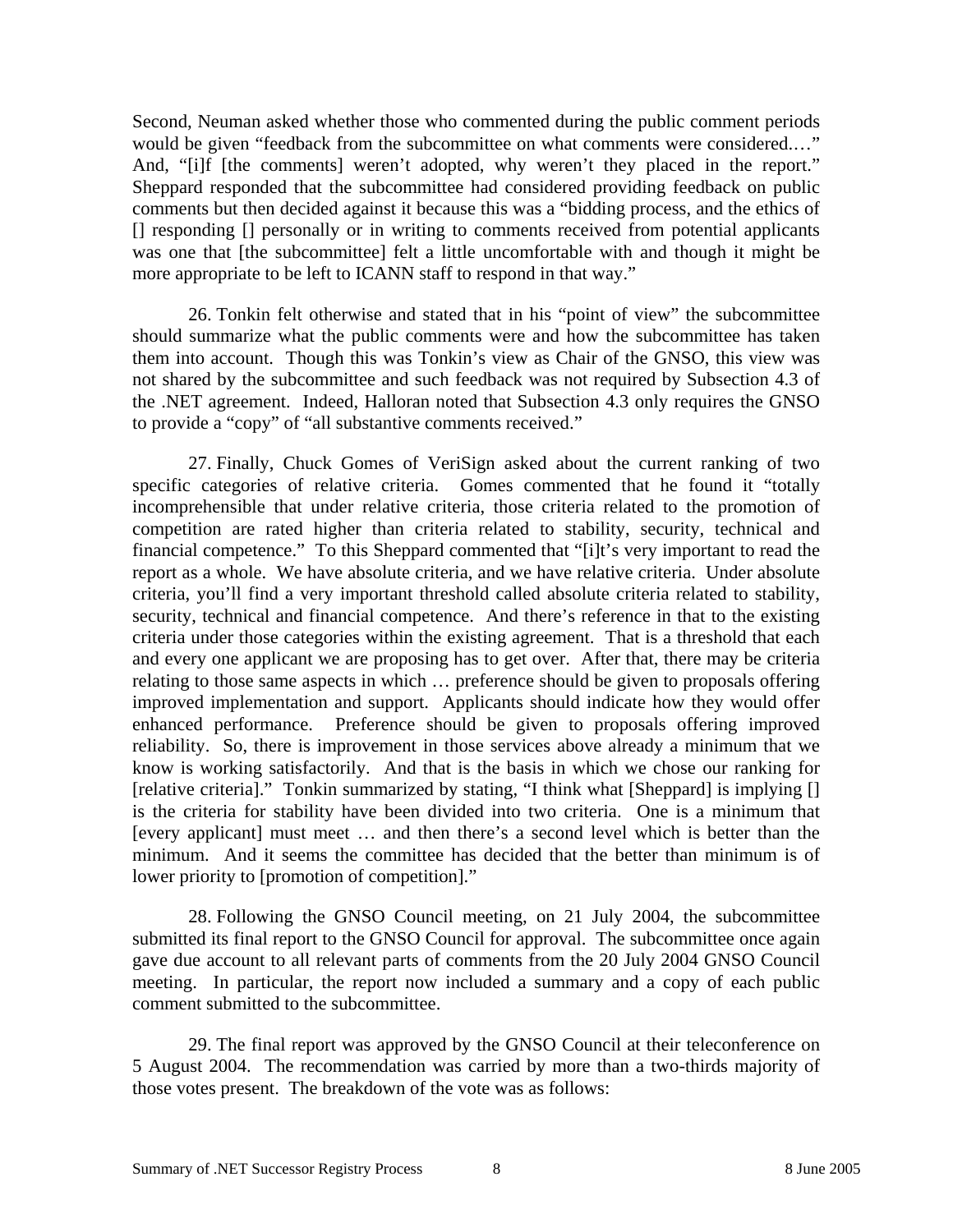- 21 votes in favor (seven of which were by proxy due to conflicts of interest)
- 2 votes against
- 2 votes abstention
- 2 votes absent

30. On 30 September 2004, ICANN announced that it was reviewing the GNSO consensus statement, report, and all public comments received – including comments from the potential .NET applicants – in preparation of ICANN's Request for Proposals (RFP). ICANN stated that it was "seriously considering those comments with all due diligence and regard, and is obtaining professional and expert advice relating to how those comments might impact the final version of the RFP." As such, ICANN announced that it would be extending the proposed deadline for issuance of the RFP to "insure that the most appropriate RFP be issued." ICANN further announced that in an effort to "insure a fair and independent process and [to] avoid any perceptions of possible bias or impropriety on the part of ICANN, " ICANN was "seeking an independent third-party professional firm … to manage the .NET 'Successor' Registry Operator Process."

31. On 12 November 2004, ICANN posted a draft RFP on its web site for public comment. ICANN stated that in developing the draft RFP it "took into consideration" all "previous public comment periods and correspondence from interested parties." ICANN initially stated that all comments on the draft RFP should be submitted by 26 November 2004 in order to receive consideration for development of the final .NET RFP to be approved by the ICANN Board. ICANN later extended this deadline to 3 December 2004.

32. Following the public comment period, the .NET RFP was once again revised to incorporate public comments. These revisions included, among others, the following:

- Bruce Tonkin of Melbourne IT suggested that the probity and conflict on interest provision in the .NET RFP should include text prohibiting thirdparties from contacting individual ICANN Board members or staff members outside the public comment process. The final .NET RFP reflected this comment.
- Jeff Neuman of NeuLevel and Ray Fassett suggested that ICANN allow applicants to include technical diagrams, charts, and/or flowsharts in reference to text responses in the content of the applications. The final .NET RFP reflected this comment.
- Bruce Tonkin of Melbourne IT and Jeff Neuman of NeuLevel made certain comments regarding particular sections of applicant's responses that were proposed to be kept confidential. The final .NET RFP reflected this comment.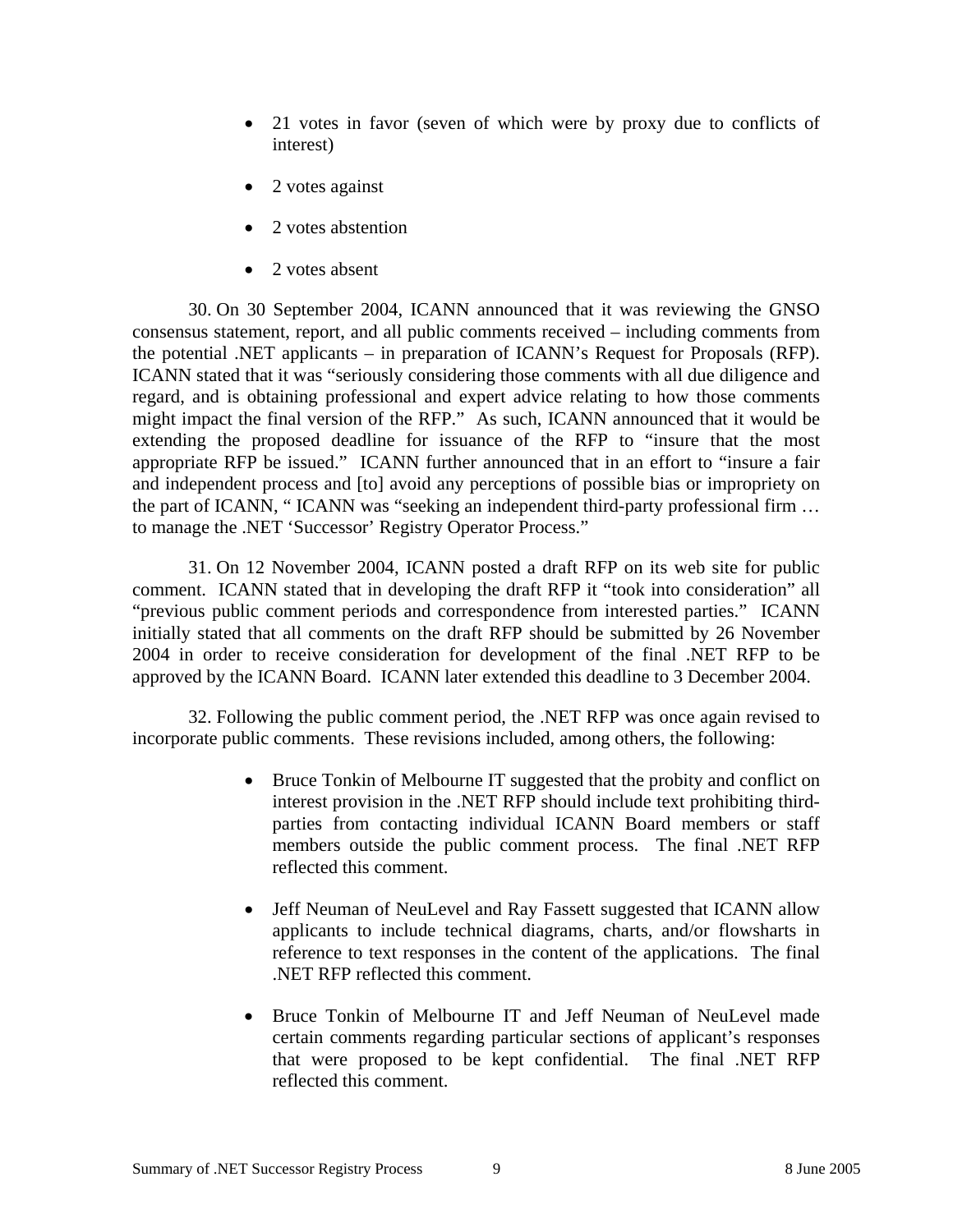- Jean-Christophe Vignes of .TM Domain Registry requested that ICANN revise certain language in the RFP to explicitly contemplate an application from a company without a background in providing registry services, albeit with management personnel with significant backgrounds at other companies. The final .NET RFP reflected this comment.
- Jeff Neuman of NeuLevel commented that all applicants should consider the need to address migration issues in the context of moving from a thin to thick registry model; suggested a six year contract term for the new registry agreement; and, raised concerns about the lack of access for applicants to data held by VeriSign on the current performance levels for the .NET TLD. The final .NET RFP reflected these comments.
- Hakon Haugnes of Global Name Registry and Adrian Kinderis of AusRegistry Pty Ltd raised concerns regarding the condensed timeline for the transition of the registry. Kinderis was concerned that the timeline unfairly advantaged existing large registry operators. The final .NET RFP reflected this comment.
- Sabine Dolderer of DENIC requested that ICANN include information about how registration fees prepaid to VeriSign are to be handled and asked ICANN to clarify the desired format for the application. The final .NET RFP reflected these comments.
- Franck Langlumé requested clarification on whether there will be a segregation of registry fees paid to ICANN that are earmarked for certain uses. The final .NET RFP reflected this comment.
- Hakon Haugnes of Global Name Registry recommended that ICANN emphasize diversity and industry expertise in choosing evaluators. The final .NET RFP reflected this comment.
- VeriSign requested that ICANN set forth a clear evaluation process, including the identity of those who will evaluate the proposals and select the winning proposals. The final .NET RFP reflected this comment.
- VeriSign requested a process through which participants can challenge the selection of a .NET Registry Operator. The final .NET RFP reflected this comment.
- VeriSign commented that the draft RFP does not ensure that bidders are qualified to operate one of the Internet's largest domain name registries through objective responsibility standards. The final .NET RFP reflected this comment.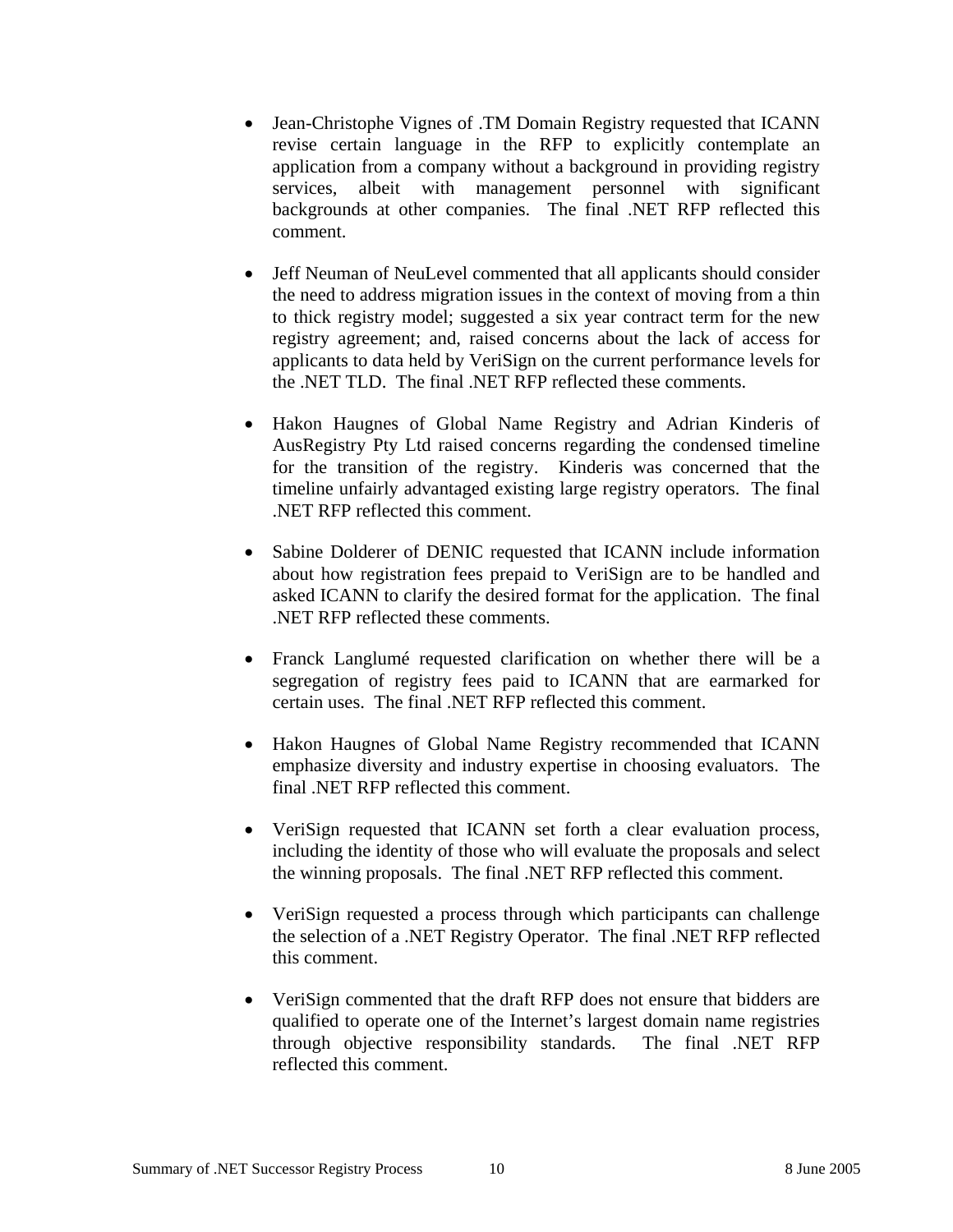• VeriSign requested that ICANN ensure that evaluation criteria do not impermissibly disadvantage VeriSign either on their face or through their application. The final .NET RFP reflected this comment.

33. Indeed, some entities that submitted comments have acknowledged that ICANN's process has appropriately considered public comments. For example, at the 21 July 2004 GNSO Council meeting, NeuLevel stated that it was delighted to see the that the GNSO subcommittee had – based on comments received – "added the concept of value [of services in its report], because [NeuLevel] think[s] that acknowledged the fact that it is not necessarily price, but it is value of the services that are [important]."

34. The .NET RFP was ultimately submitted to the ICANN Board for final approval and on 5 December 2004, the ICANN Board adopted the consensus statement of the GNSO Council and approved the final .NET RFP for posting. The vote was carried with ten votes in favor, none opposed, and one abstention.

35. The .NET RFP was then posted on ICANN's web site on 10 December 2004 <http://www.icann.org/tlds/dotnet-reassignment/net-rfp-final-10dec04.pdf>, and all applications were to be received by 18 January 2005.

36. To help provide all applicants with equitable access to information about the process, ICANN initiated an online question period on 15 December 2004. The online question period closed on 6 January 2005. ICANN posted all questions and answers on ICANN's web site <http://www.icann.org/tlds/net-rfp/questions.htm>. To ensure the fairness and integrity of the RFP process, the online question process was the only procedure used to answer questions; no telephone or written inquiries were accepted by ICANN.

37. On 19 January 2005, ICANN announced that it had received five responses to its RFP <http://www.icann.org/announcements/announcement-19jan05.htm>. These applicants included: Afilias Limited; CORE++ Asociacion sin animo de lucro; DENIC Domain Verwaltungs – und Betrebsgesellschaft eG; Sentan Registry Services, Inc.; and the incumbent, VeriSign, Inc.<sup>2</sup> All non-confidential portions of the responses were then posted

 $\frac{1}{2}$  $2$  Coincidentally, only four days earlier VeriSign, Inc. filed a Request for Arbitration with the International Chamber of Commerce, International Court of Arbitration (ICC) against ICANN. In its arbitration, VeriSign asserted that ICANN had breached the .NET agreement because it had adopted procedures and criteria for the selection of the successor .NET registry operator that were: (1) not established pursuant to a Consensus Policy; (2) not open and transparent; (3) disadvantaged VeriSign as the incumbent registry operator; and (4) prevented ICANN from reasonably determining the best successor to perform registry functions.

VeriSign requested specific performance of what VeriSign believed were ICANN's requirements under the .net agreement. VeriSign further requested declaratory and injunction relief keeping ICANN "from designating any third-party as a successor .net registry operator" as a result of the procedures and criteria in place. VeriSign, however, did not object to ICANN designating VeriSign as the successor .net Registry Operator pursuant to these same procedures and criteria. The ICC has granted several requests by VeriSign to hold the arbitration in abeyance.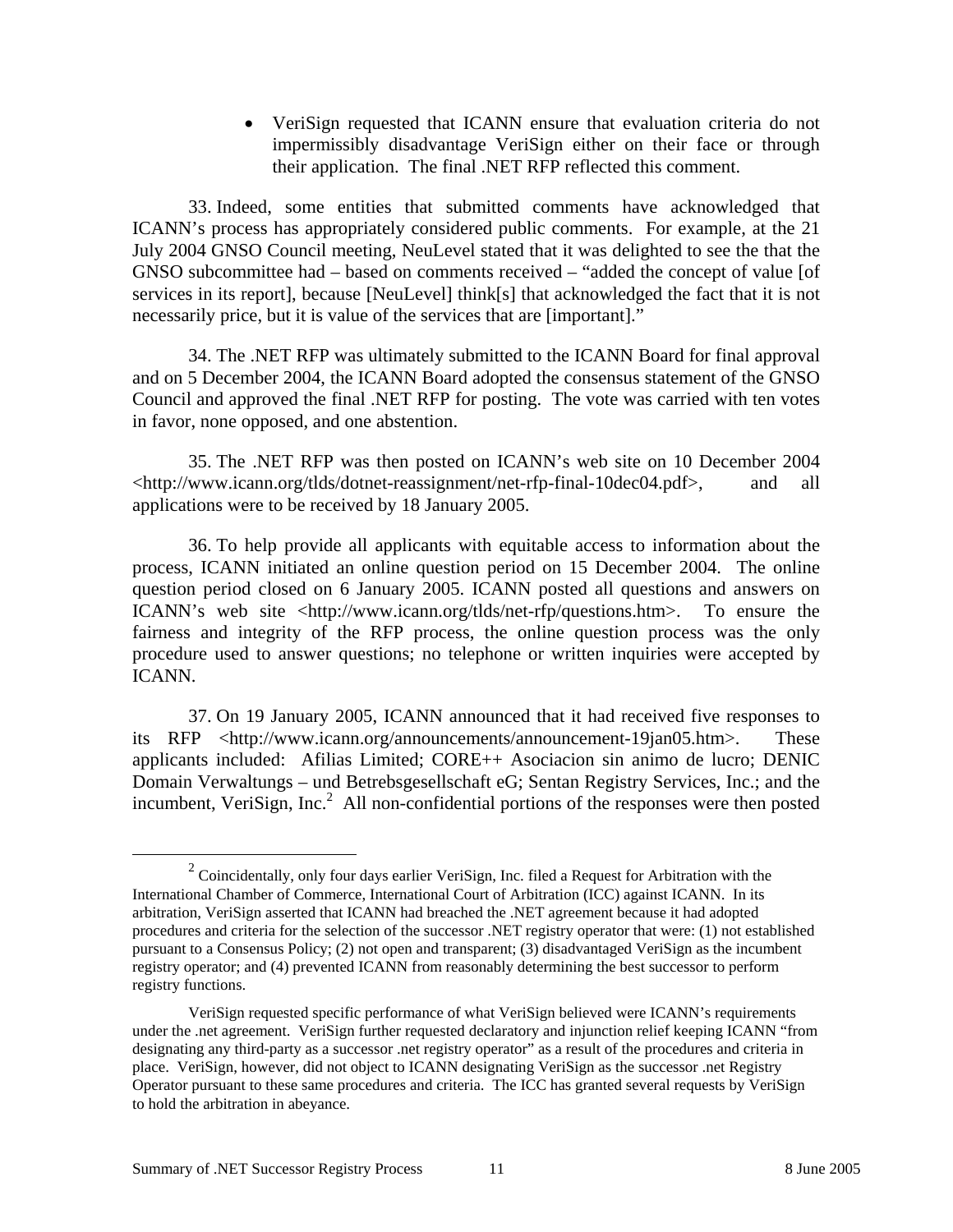on ICANN's web site for public comment until 4 February 2005 <http://www.icann.org/tlds/net-rfp/net-rfp-public-comments-20jan05.htm>.

## Telcordia Appointed As Third-Party Evaluator

38. On 7 February 2005, ICANN announced that it had engaged Telcordia Technologies, Inc. to review and assess the applications submitted in response to the .NET RFP <http://www.icann.org/announcements/announcement-07feb05.htm>. Telcordia is a leading global provider of telecommunications software and services for IP, wireline, wireless and cable. ICANN stated that it would compliment the Telcordia team's capabilities with an international panel of DNS experts to contribute to the assessment effort.

39. The first task that ICANN directed Telcordia to perform was the creation of a matrix assigning a weight to each relative criteria. Telcordia was further directed to evaluate the applicants in two stages. First, determine whether an applicant met the absolute criteria set forth in the .NET RFP. Thereafter, but only with respect to those applicants the evaluators determined had satisfied the absolute criteria, evaluate the applicants against the weighted relative criteria.

40. Telcordia was then directed to preliminarily rank the applicants from strongest to weakest based upon performance against the relative criteria. The evaluators were then to prepare a preliminary written report on each applicant, noting substantive comments and questions. This written report on a given applicant was to be provided privately to that applicant only, and each applicant was to be given a specified number of days to respond to the report in writing.

41. When the time period for responding to the evaluators' preliminary written report had expired, the evaluators were to review their initial evaluation and ranking, together with the responses from the applicants, and prepare their final rankings of the applicants.

42. A version of that report – with confidential information about any applicant redacted – was to be posted on ICANN's web site for public comment.

43. Following Telcordia's recommendation and receipt of public comments on that recommendation, a final report was to then be provided to the ICANN Board for review prior to its designation of the successor .NET Registry Operator.

44. The ICANN Board's designee would then be conditioned upon the applicant agreeing to specified contractual terms and ICANN would be allowed to designate an alternate choice in the event the designated applicant refuses to agree to the specified contractual terms.

45. Immediately following the ICANN Board's decision, ICANN would make an announcement of the designated successor .NET Registry Operator, and would seek the concurrence of the DOC pursuant to Amendment 3 to the MOU.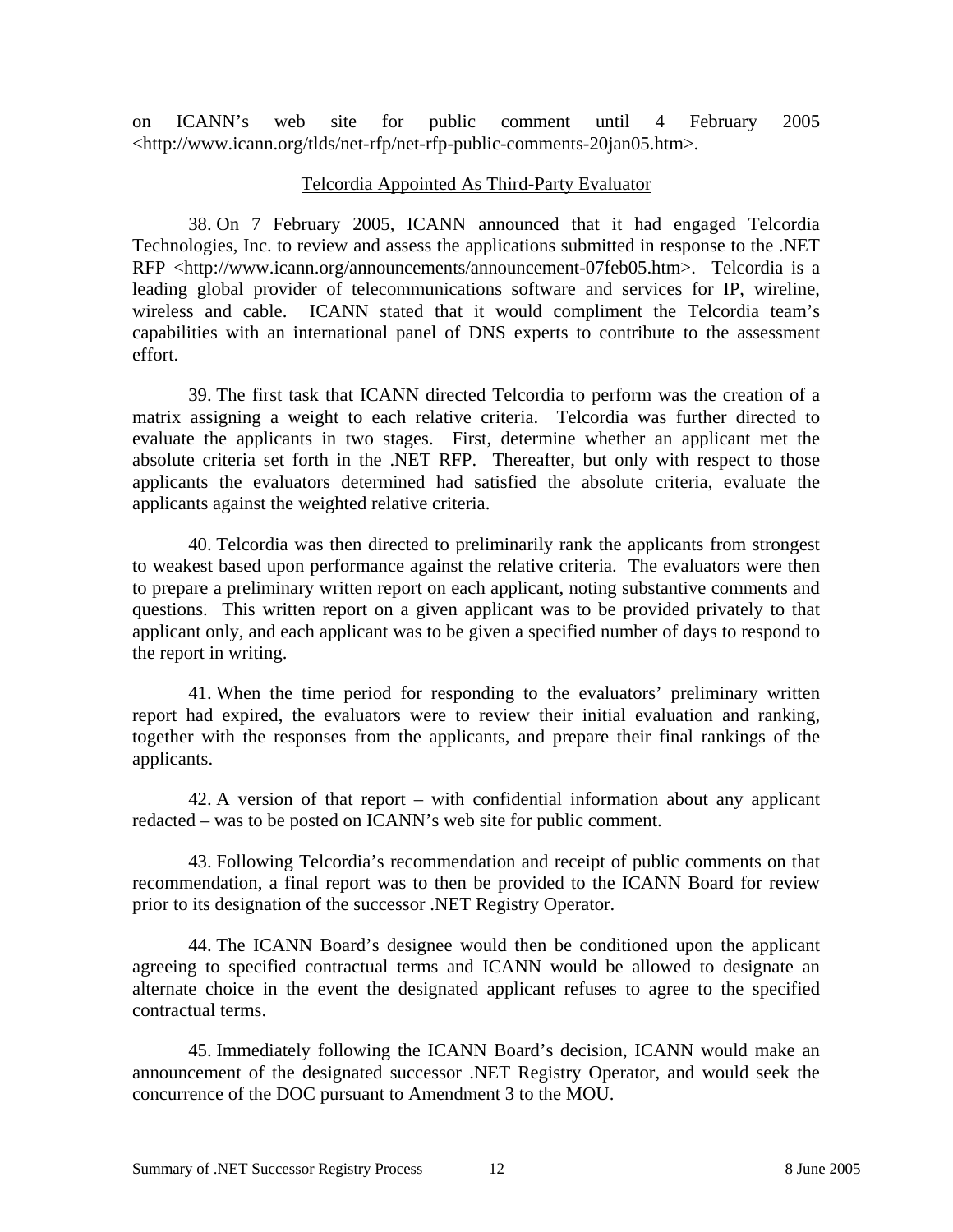#### Telcordia's Independence

46. At the time of its appointment, ICANN posted an "Advisory Regarding Neutrality of Independent Evaluators", in which Telcordia made a number of public disclosures regarding its independence <http://www.icann.org/announcements/telcordiadisclosure.htm>. The following is a copy of the text of the advisory:

> ICANN has engaged Telcordia Technologies, Inc. to review and evaluate the applications submitted in response to the .NET Request for Proposals. Substantial safeguards have been established to ensure that the members of the Telcordia evaluation team who review and analyze the applications do so in an objective manner independent of inappropriate influences. Neither Telcordia Technologies, Inc. nor individual member of the evaluation team has any financial interest in or similar dealings with any of the applicants. A comprehensive review was undertaken of Telcordia's links to and engagements with companies submitting applications. The nature of each link was determined to be highly unlikely to influence any aspect of the evaluation. This analysis was reviewed with ICANN's General Counsel, who concurred with this conclusion.

### TELCORDIA DISCLOSURE STATEMENT

Telcordia Technologies, Inc. is a leading global provider of telecommunications software and services for IP, wireline, wireless and cable. Headquartered in Piscataway, N.J., Telcordia has routine business dealings with a broad variety of telecommunications entities throughout the world, including applicants for .net, and has offices throughout the United States, Canada, Europe, Asia, Central and Latin America.

Telcordia Technologies is a wholly-owned subsidiary of Science Applications International Corporation (SAIC). Previously known as Bellcore, on November 17, 1997 SAIC acquired Bellcore and renamed the company Telcordia Technologies.

SAIC announced in a November 18, 2004 press release the signing of a definitive agreement to sell its subsidiary Telcordia Technologies, Inc. to Providence Equity Partners (Providence) and Warburg Pincus (Warburg) for \$1.35 billion in cash. Providence and Warburg are equal equity investors in the transaction.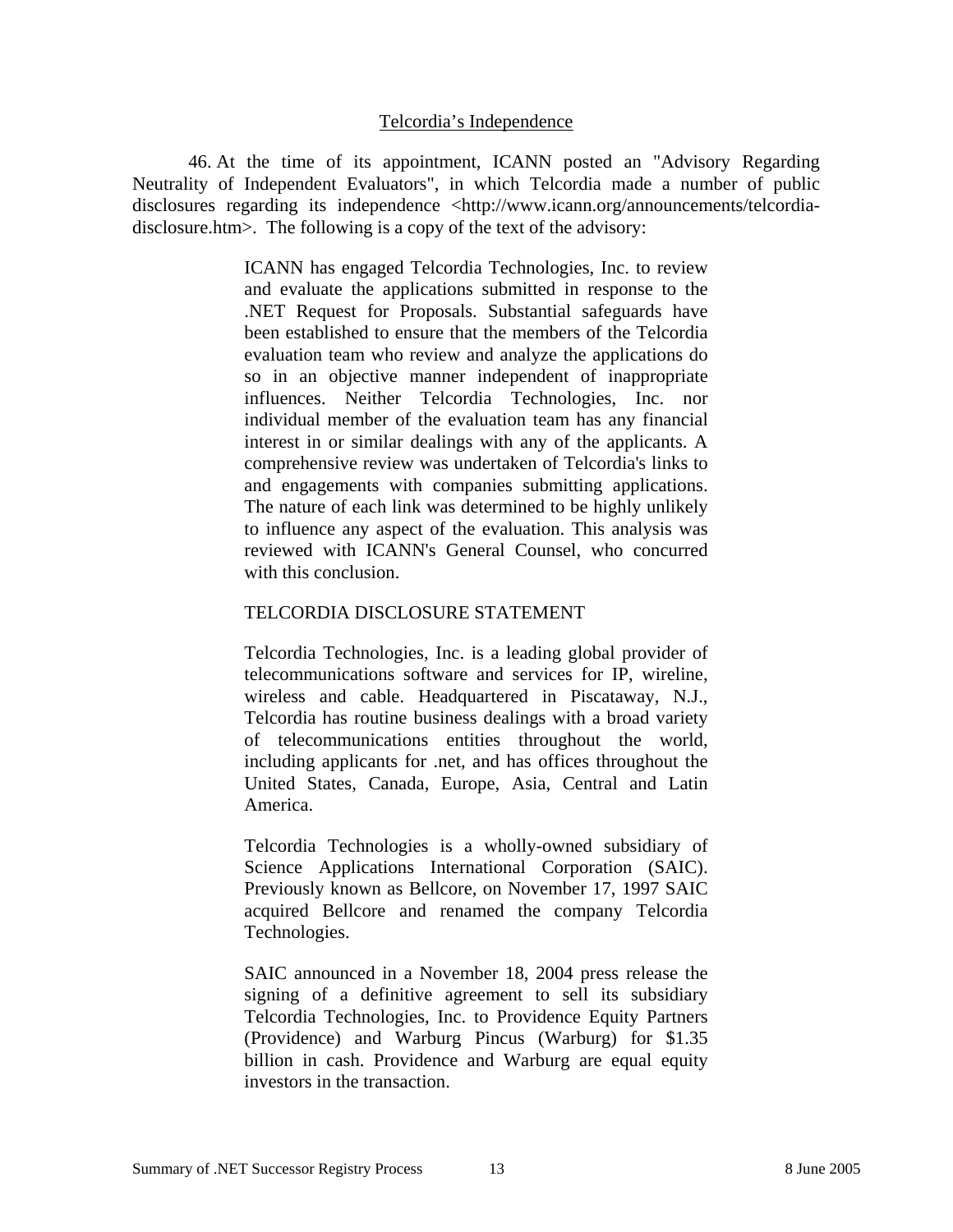Warburg Pincus has also provided financing for NeuStar, Inc.

Prior to 2000, SAIC had an ownership interest in Network Solutions, Inc (NSI). In June 2000, NSI merged and became a wholly-owned subsidiary of VeriSign, Inc. During 2003, SAIC sold all of its shares of VeriSign and no longer holds equity collars or an investment in VeriSign as a result of these transactions.

Beginning in fourth quarter of 2000, Telcordia and VeriSign jointly conducted a six-month trial to explore deployment of ENUM-based services. The trial terminated with no further substantive ENUM business arrangements.

During 1998-1999 timeframe, at SAIC's request, Dr. Dave Sincoskie served on the Technical Advisory Board at NSI. Dr. Sincoskie has not had contact with NSI since it was purchased by VeriSign.

Mr. William A. Roper, Jr, Corporate Executive Vice President, SAIC is currently a director of VeriSign.

47. On or about 25 February 2005, each applicant was given the opportunity to voice any concerns it had regarding the appointment of Telcordia. These concerns were expressed both in writing and on a series of conference calls conducted by John Jeffrey – ICANN's General Counsel – and Kurt Pritz – ICANN's Vice President of Business Affairs. None of the applicants objected to going forward with Telcordia and each but Afilias gave its affirmative approval.

## Telcordia's Scoring of Technical Criteria

48. Because the .NET RFP did not have scoring metrics associated with the RFP text, Telcordia's first task was to develop scoring sheets with objective metrics defined for every requirement.

49. The evaluation contract required Telcordia's evaluation to be based solely on the .NET RFP, the respondents' formal responses to the RFP, and material explicitly transmitted to Telcordia by ICANN for consideration. In particular the Statement of Work (SOW) required that: "Telcordia will not evaluate or address policy considerations. Telcordia's review will be based solely on the information provided in the RFP response and other related information provided by ICANN to Telcordia. ICANN alone shall determine whether it wishes to solicit or consider input from non-applicants and how it wishes to utilize such input. Telcordia will review and address those public comments that are identified by ICANN as addressing the technical issues involved in Telcordia's assessment under this Agreement." As such, the RFP responses were scored strictly against the explicit RFP requirements.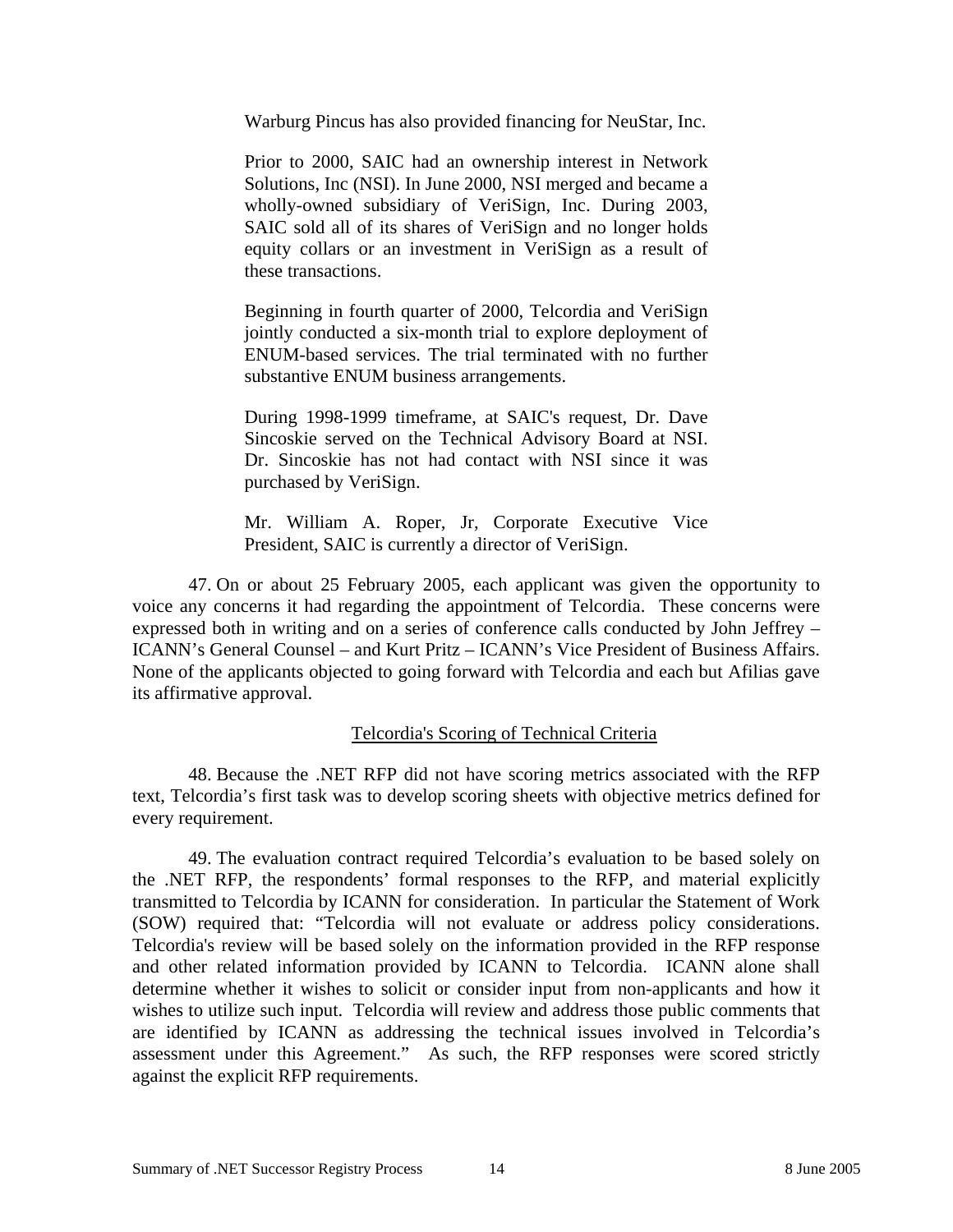50. A core group of senior Telcordia employees generated a scoring sheet by decomposing the .NET RFP into its subcomponents, with each request for information identified as a scoring element.

51. For each scoring element the core group developed metrics to be used to score the element as Red/Green for absolute criteria and Red/Yellow/Green/Blue for relative criteria. Criteria which were both absolute and relative were scored Red/Green/Blue.<sup>3</sup> The metrics were derived from the RFP, the current .NET agreement, the newer agreements for other domains, and industry best practice. The team also identified a set of weightings to be applied to the findings. Following the generation of the scoring sheets, and prior to the start of scoring, ICANN reviewed and approved the sheets and the weightings.

52. For each section of the scoring sheets – except for the financial analysis as described below – two people independently read and scored all five of the proposals. Because the .NET RFP did not specify that material relevant to a section must be contained within the responses to that section, the scorers were instructed to consider relevant material appearing anywhere in a given RFP response. The dual independent scorers were to ensure both that the scoring was accurate and that relevant material was not missed. The two scores were then reviewed and reconciled into a single score.

53. At completion of the preliminary scoring process the lead for the section ensured consensus on the score. The section lead then provided a preliminary rollup of the scores for the section.

54. Following the initial scoring process the preliminary scores showing serious weaknesses – that is, red and yellow scores – were sent to ICANN for distribution to the RFP respondents at the beginning of business on 8 March 2005. The applicants were restricted to two pages of response per scoring element. ICANN returned the responses to Telcordia on the afternoon of 18 March 2005. The pertinent sections were rescored based on the responses.

55. In addition to the RFP proposals and responses to the preliminary scoring, site visits were also made to the primary operations site designated by each applicant. The applicants were given an agenda in advance and told that time would be restricted to six hours. The purpose of the site visits was to validate, where possible, information that was contained in the proposals.

56. Additionally, given the complexity of the DNS environment, ICANN formed a small, technical panel consisting of DNS experts in the Internet community to support the evaluation team by providing advice regarding DNS issues. The members of this panel included:

<u>.</u>

 $3$  Although specific definitions of the scores were developed for each criteria in the RFP, the intuitive meaning of these scores is: Red = unacceptable, Yellow = has serious flaws or issues, Green = acceptable, Blue = exceeds requirements.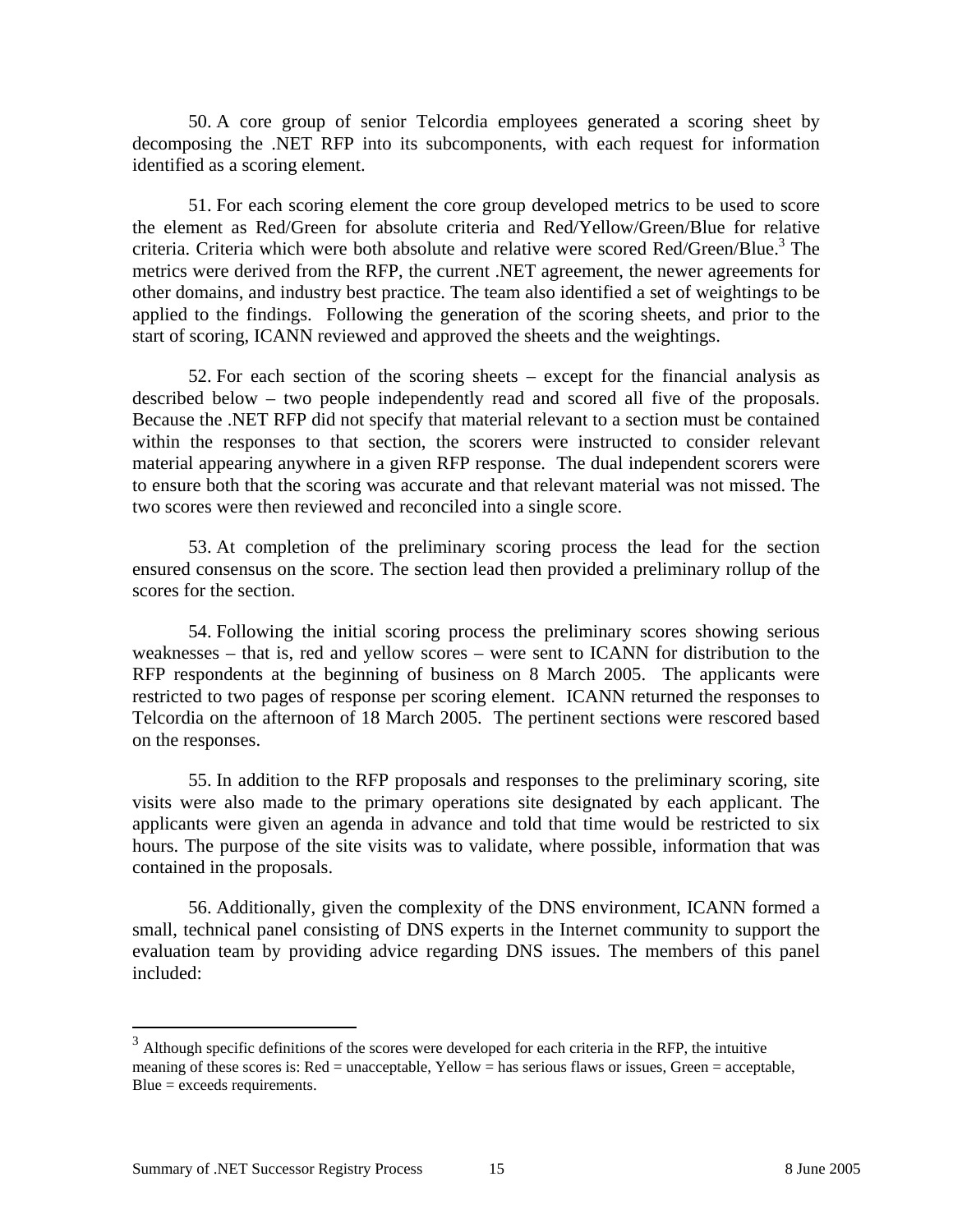Randy Bush Scientist, IIJ Bainbridge Island, Washington, USA

Kenchiro Cho IIJ Lab (a division of Internet Initiatives Japan, Inc.) Tokyo, Japan

Patrik Fältström Cisco Systems, Consulting Engineer Helsingborg, Sweden

Petur Petursson, CEO, and Sigfus Magnusson Men & Mice Reykjavik, Iceland

57. The DNS Expert team consulted with the Telcordia .NET RFP Evaluation team as required, but did not participate in the scoring process. Only Telcordia employees were part of the evaluation process. No persons external to Telcordia were part of the process or had contact with team members about the process.

58. Telcordia's draft final report was prepared and transmitted to ICANN on the afternoon of 25 March 2005. ICANN reviewed the draft final report and posted the final report on 28 March 2005 <http://www.icann.org/announcements/announcement-28mar05.htm>.

## Telcordia's Scoring of Financial Criteria

59. The RFP had the absolute requirement that each vendor "…must demonstrate sufficient *financial strength and stability*, based upon its existing financial condition and its proposed business model for operation of the registry, to provide reasonable certainty that it will be able to fulfill its obligations over the life of the .NET registry agreement."

60. Telcordia used the financial information provided by the applicants to project income statements and cash flow statements for the duration of the award. The rating awarded each applicant depended on the financial strength Telcordia found by modeling each applicant's cash resources and needs over the life of the contract, by applying a standard financial modeling approach.

61. The RFP required the provision of (a) financial statements for the applicant (or, if the applicant was a wholly owned subsidiary of another entity, for the applicant and such other entity on a consolidated basis): three years of financial statements (including balance sheet, income statement, cash flow statement and statement of stockholders' equity) and (b) the applicant's business plan for the operation of the registry, which is to include revenues, prices, products/services sold, staffing, expenses, property plant and equipment, cash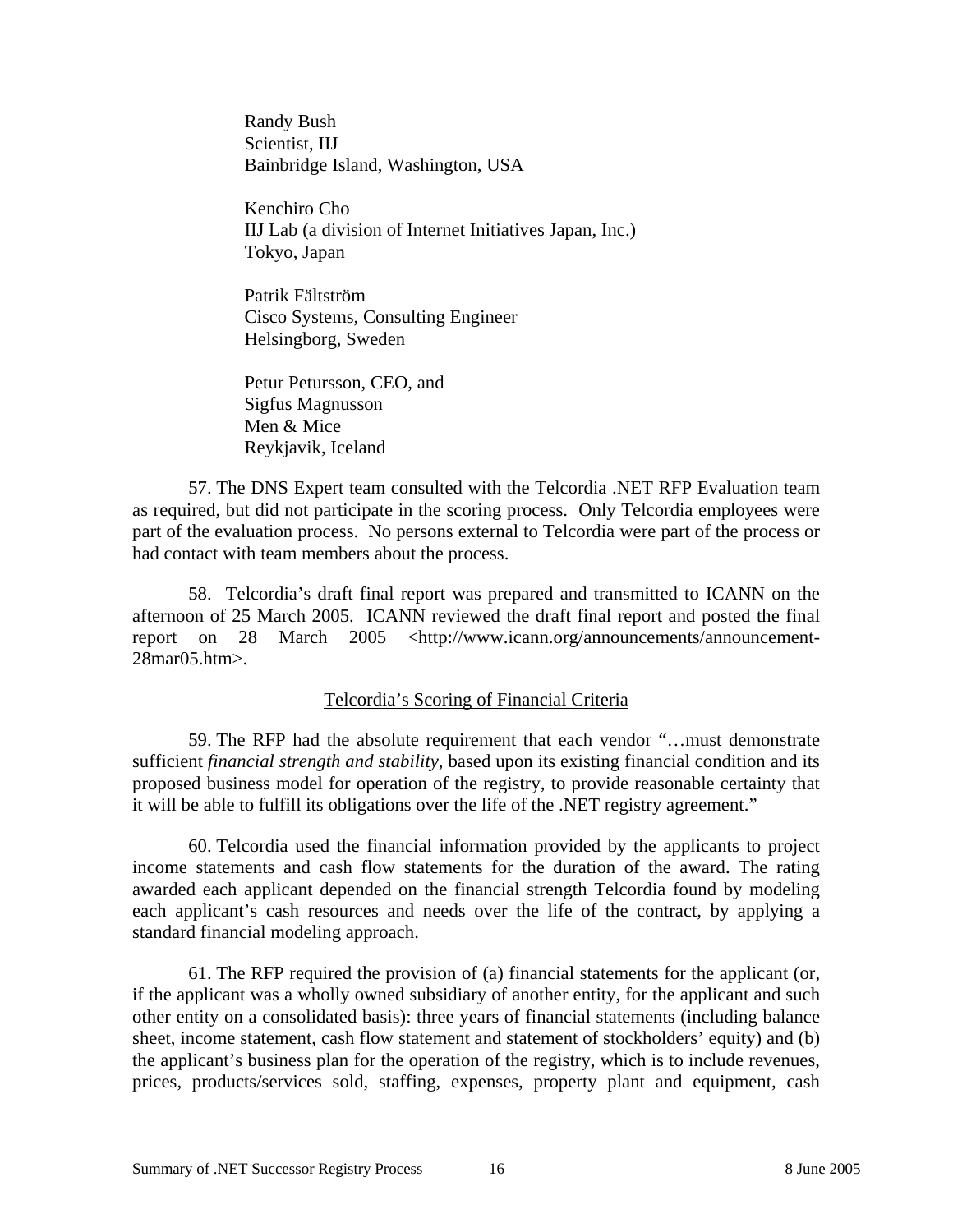sources and uses. The applicants were to provide three demand scenarios: high, medium and low.

62. For the evaluation, Telcordia analyzed the information each applicant provided, the goal being to create a modeled cost function calibrated to each applicant, so that Telcordia could use common scenarios across all the applicants. This turned out to be more difficult and less clear-cut than anticipated because some applicants did not provide staffing, expense, or capital outlay information for their different scenarios. This meant that modeling their cost variations with names in service had to depend on the variation of these costs with the growth of the business over time. Telcordia used names in use as the common driving variable for all scenarios.

63. The scenarios provided by the applicants varied widely, from zero growth to very rapid growth. Telcordia regarded zero growth as too unlikely an outcome to be a standardized scenario, and so used a minimum growth of 4% in names used each year. This is about half the lowest growth rate experienced so far. For the midrange and high growth scenarios it used 10% and 18% respectively, which lie within the range of scenarios provided by the respondents. Telcordia also assumed a standard average length of contract of 15 months.

64. The primary test was whether overall cash resources available fell below the cash required to cover projected capital needs and operational costs. If this test was failed at any point, then the evaluator examined the balance sheet for equity reserves and tested accounting ratios used in insolvency prediction or credit-worthiness models.

## Telcordia's Weighting of Criteria

65. Early in the process Telcordia realized that some elements of the RFP were more important than others. As part of the process of developing the scoring sheets, Telcordia produced a rough ranking (or ordering) of the various RFP criteria. These rankings of the relative criteria utilized ICANN's core principles and priorities as described in the ICANN Bylaws <http://www.icann.org/general/bylaws.htm#I>. Note that per the .NET RFP: "Relative criteria are those criteria that ICANN has determined will be most helpful in distinguishing the otherwise qualified vendors – those which satisfy all the absolute criteria – from each other on the basis of enhanced stability, security, competition, and services." Using these principles, the following priority for relative criteria was established:

> High - those relative criteria which reflect the need to preserve the stability and security of the Internet systems, including:

- Technical Competence
- Registry Operations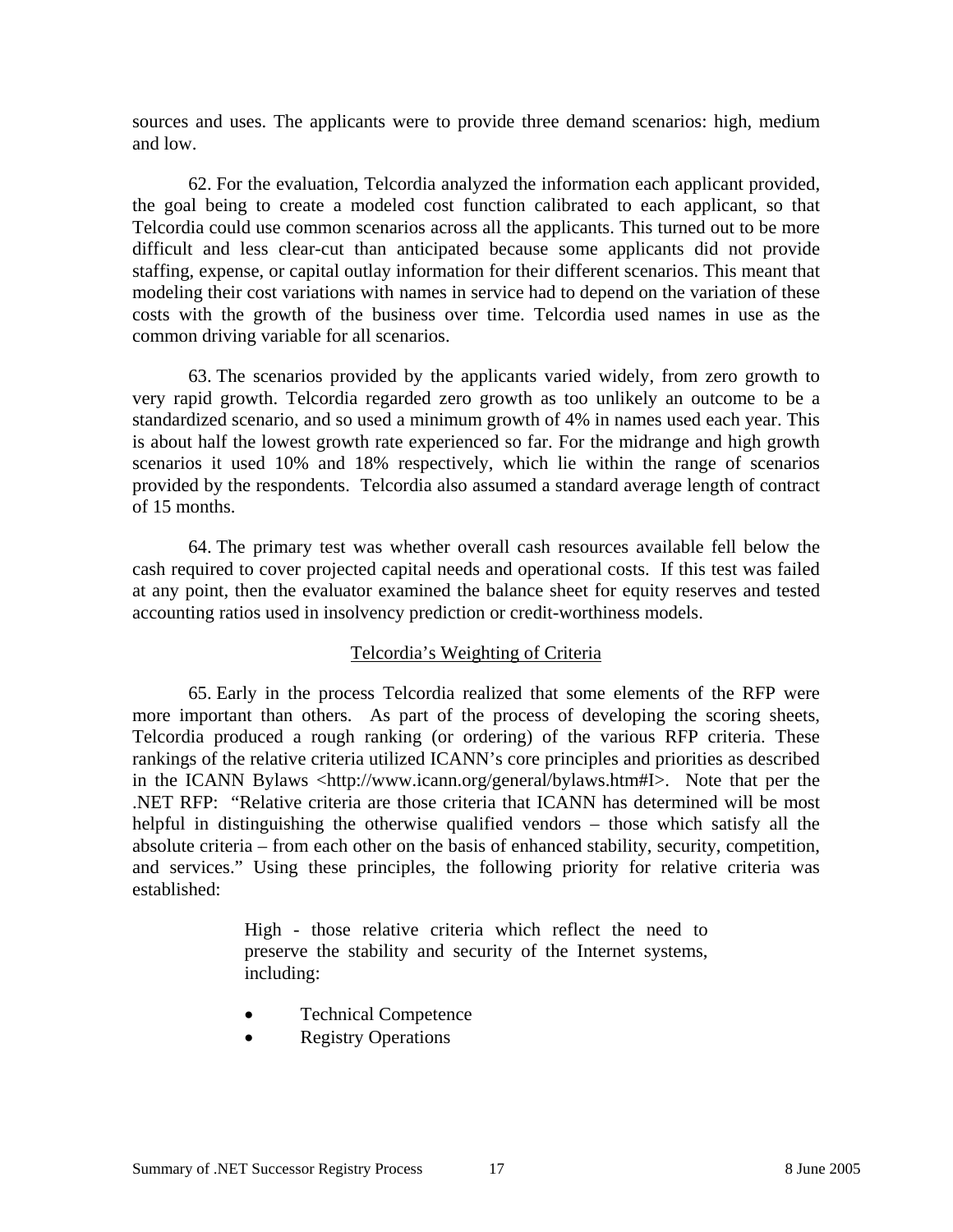Medium - those relative criteria which reflect core ICANN principles, such as promoting and sustaining competition, including:

- Equivalent Access for Registrars
- Support in additional languages
- Registry Code of Conduct and other commitments to ensure that all registrars receive equivalent access
- Revenue and Pricing Model; Financial Strength and Stability
- The per-name price charged to registrars with lower committed prices being preferable to higher prices.
- Additional Relative Criteria: The degree to which the vendor's proposal promotes competition in the registration of domain names

Low - those criteria which reflect other ICANN principles, including:

- The degree to which an applicant's business model relies on multiple, rather than sole source suppliers to reduce the impact of failure by any one supplier
- The degree to which an applicant's proposal results in improved implementation of, and support for, GNSO policies, such as transfers and deletes

# Telcordia's Evaluation of Public Comment

66. ICANN forwarded to Telcordia public comments made about the applicants. Telcordia read these comments and gave appropriate consideration.

# TELCORDIA'S FINAL REPORT

67. Telcordia's final report demonstrated that all of the applicants have the capability to run the .NET registry. The distinguishing characteristics were largely differences in experience, risk, and price. The evaluators found that while all five applicants could run the .NET registry, their scores on the RFP evaluation resulted in them stratifying into three groups: Sentan and VeriSign were the leaders, Afilias and DENIC were in the second group and CORE++ was third. Within the first group, VeriSign had a small numerical edge over Sentan that was not statistically significant given the methodology used to rate the RFP responses. The stratification between the lead group (Sentan, VeriSign) and the other vendors was statistically significant.

68. The results of the site visits were not used to arrive at this ranking. However, in Telcordia's professional judgment the results correspond to its impressions during the site visits. Telcordia stated that "Sentan and VeriSign are highly professional organizations with mature quality processes. The risk to the operation of .NET is minimal if either organization is awarded the contract."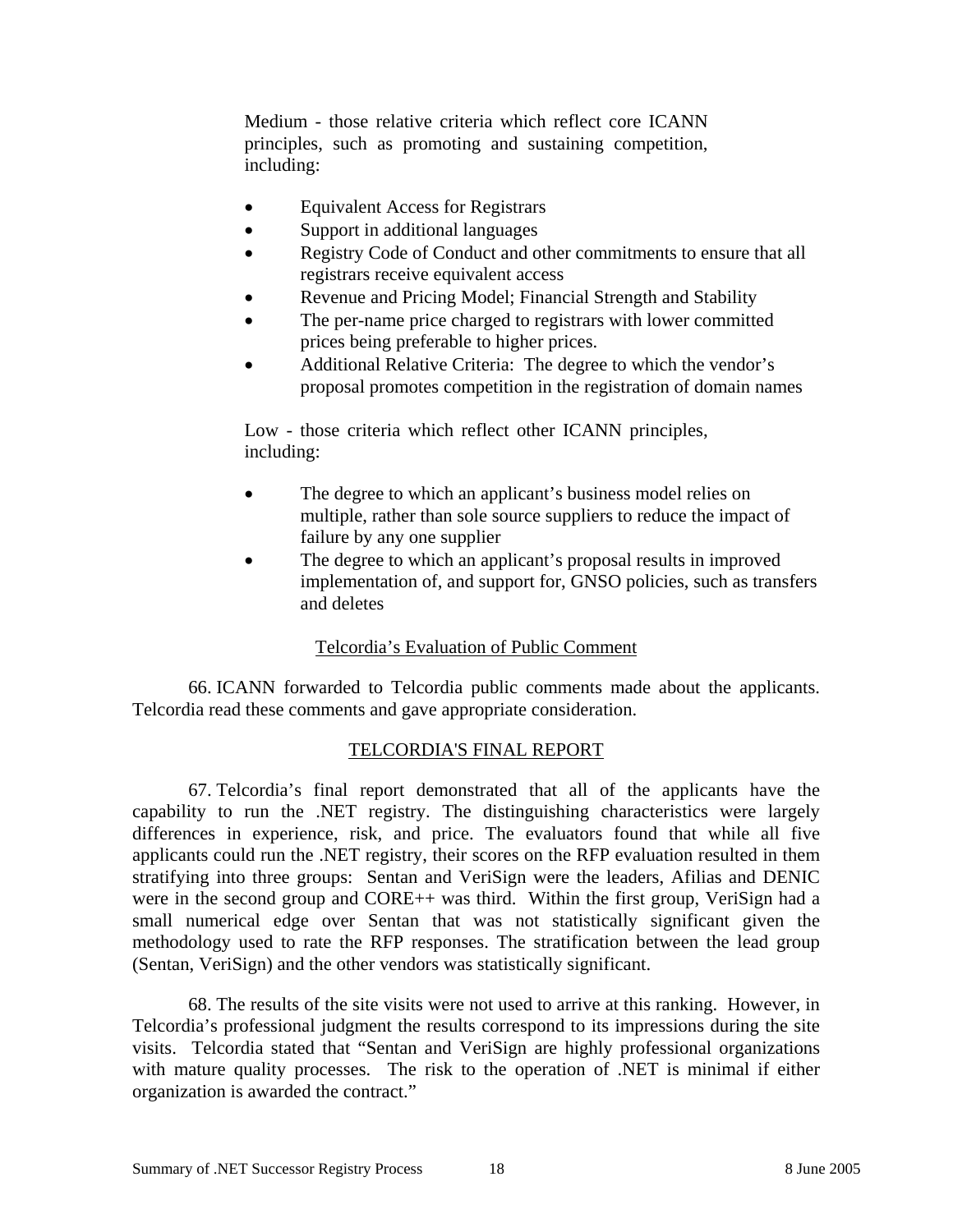|                                          | <b>Afilias</b><br><b>Limited</b> | $CORE++$                | <b>DENIC</b><br><b>Domain</b> | <b>Sentan</b><br><b>Registry</b> | VeriSign,<br>Inc. |
|------------------------------------------|----------------------------------|-------------------------|-------------------------------|----------------------------------|-------------------|
| <b>Applicant Ranking</b><br>(overall)    | 3                                | 5                       | 4                             | 2                                | 1                 |
| High priority criteria                   | 3 Blue                           | 3 Blue<br>1 Red         | <b>4 Blue</b><br>1 Yellow     | 12 Blue                          | 14 Blue           |
| <b>Medium priority</b><br>criteria       |                                  | 1 Blue                  |                               | 1 Blue                           |                   |
| <b>Pricing rank (medium</b><br>priority) |                                  | $\overline{\mathbf{4}}$ | 5                             | 2                                | 2                 |
| Lower priority criteria                  |                                  |                         |                               |                                  |                   |

69. The following table is a summary of Telcordia's rankings:

## General Observations Noted in Telcordia's Final Report

70. The high priority criteria correspond to RFP sections 2.3, 2.5, 2.6 and 2.8. On these sections VeriSign received 14 blue marks and Sentan received 12 blue marks. Afilias received 3 blue marks. DENIC received 4 blues and one yellow. CORE++ received 3 blues and one red.

71. The medium priority criteria correspond to relative portions of RFP sections 2.2, 2.4, and portions of 2.7. For 2.2 CORE++ and Sentan had blue scores. 2.4 resulted in Afilias having the best price, Sentan and VeriSign tying for second, and CORE++ and DENIC being third and fourth in the ordering, respectively. VeriSign received all green scores on the medium priority criteria.

72. The lower priority criteria correspond to portions of RFP sections 2.2 and 2.7. Telcordia did not find significant differences among the vendors in these sections.

73. While the site visits were used to verify the applicants' responses and not used to rank the applicants, Telcordia found that the site visits were not in conflict with overall ranking. Sentan and VeriSign are both mature organizations with comprehensive quality processes. While there is the obvious benefit of no transition risk associated with awarding .NET to VeriSign, Telcordia noted that Sentan had produced very detailed planning documents for the .NET transition and had ordered or installed the network access and computing hardware needed to support the .NET registry. Thus, Telcordia believed that this validated the Sentan RFP score and that there would be low risk associated with awarding .NET to Sentan.

74. Under the criteria of the RFP, although VeriSign received a higher ranking Telcordia did not find the differences between Sentan (12 high priority blue and 1 medium priority blue) and VeriSign (14 high priority blue) to be statistically significant.

75. Telcordia concluded its final report by listing a series of "plusses" and "minuses" for each applicant: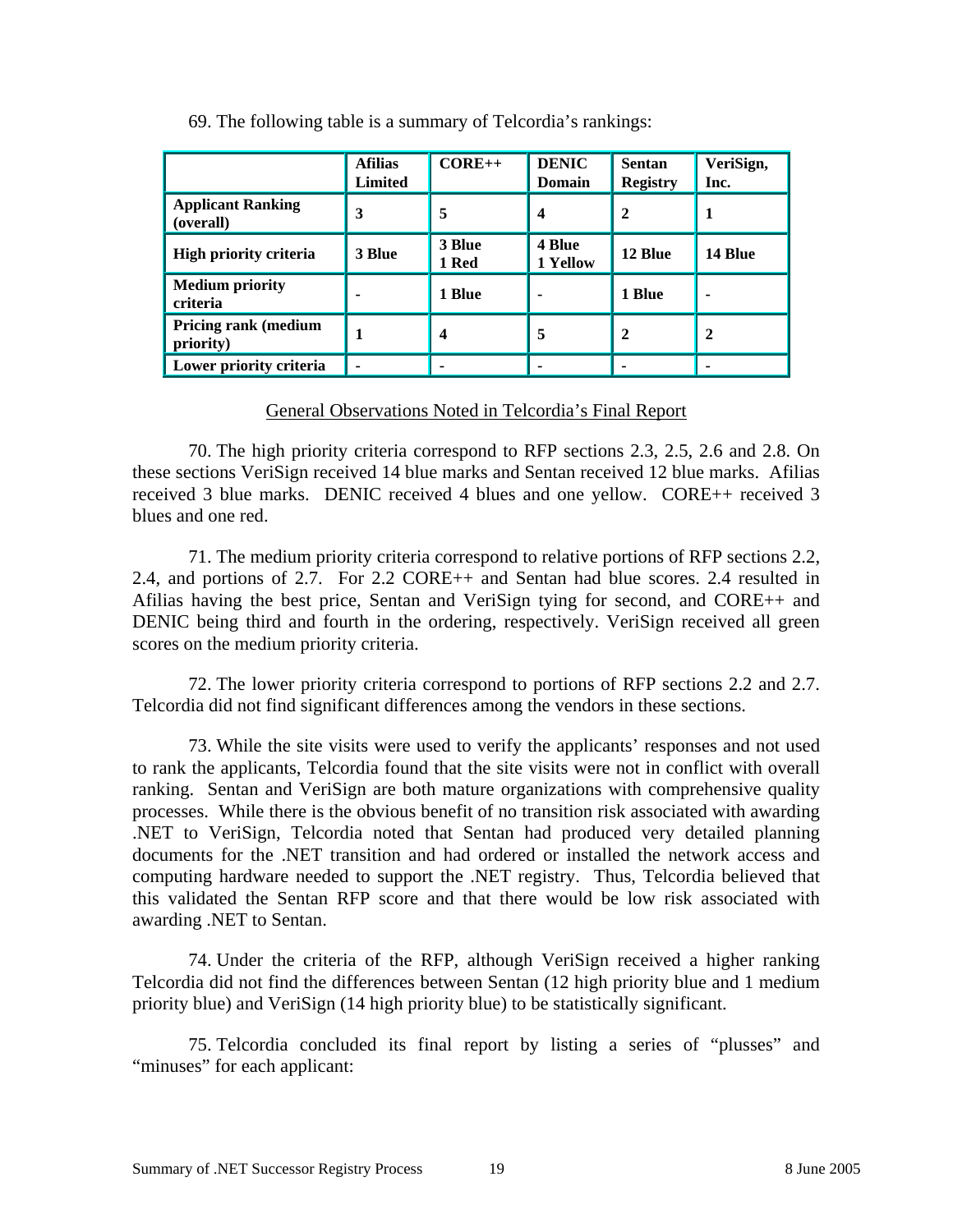**Afilias.** Afilias has transitioned the .ORG domain and has a strong understanding of the process of transitioning the .NET domain.

**CORE++.** The CORE++ business entity does not yet exist. As a result, the risk associated with CORE++ is much higher than with other applicants. However, CORE++ proposes to support thick or thin registry models on a per domain name basis, providing flexibility to the Registrars.

**DENIC.** At the time of the original RFP DENIC had not selected the site for the secondary SRS location. Although the feedback to the preliminary scoring indicated that they had selected Amsterdam, this may indicate a slightly lower level of maturity for their application

**Sentan.** None.

**VeriSign.** VeriSign has experience offering registry services at a scale much larger than .NET. VeriSign proposed the most stringent SRS availability numbers of any of the vendors as well as the best SRS processing times. However, it is unclear whether the differences are truly significant.

# PUBLIC COMMENT S ON TELCORDIA'S FINAL REPORT

76. ICANN posted Telcordia's final report on 28 March 2005. ICANN further stated that it would "promptly enter negotiations with the top-ranked applicant [VeriSign] to reach a mutually acceptable registry agreement." A draft of the proposed .NET Registry Agreement was also posted at this time <http://www.icann.org/tlds/dotnetreassignment/draft-net-agreement-9mar05.pdf>.

77. On 29 March 2005, ICANN opened a public forum to receive comments on the evaluator's final report and on the RFP generally <http://www.icann.org/tlds/net-rfp/netrfp-public-comments.htm>. In addition to receiving specific comments from each of the five applicants, ICANN received substantive comments from Internet stakeholders.

78. On 20 April 2005, ICANN announced that it had reached agreement in principal on all substantive terms of the new .NET Registry Agreement with VeriSign <http://www.icann.org/announcements/announcement-20apr05.htm>. ICANN further stated that it had forwarded the applicants' public comments on the final report to Telcordia and anticipated a response from Telcordia on or before 25 April 2005. This date was ultimately pushed back.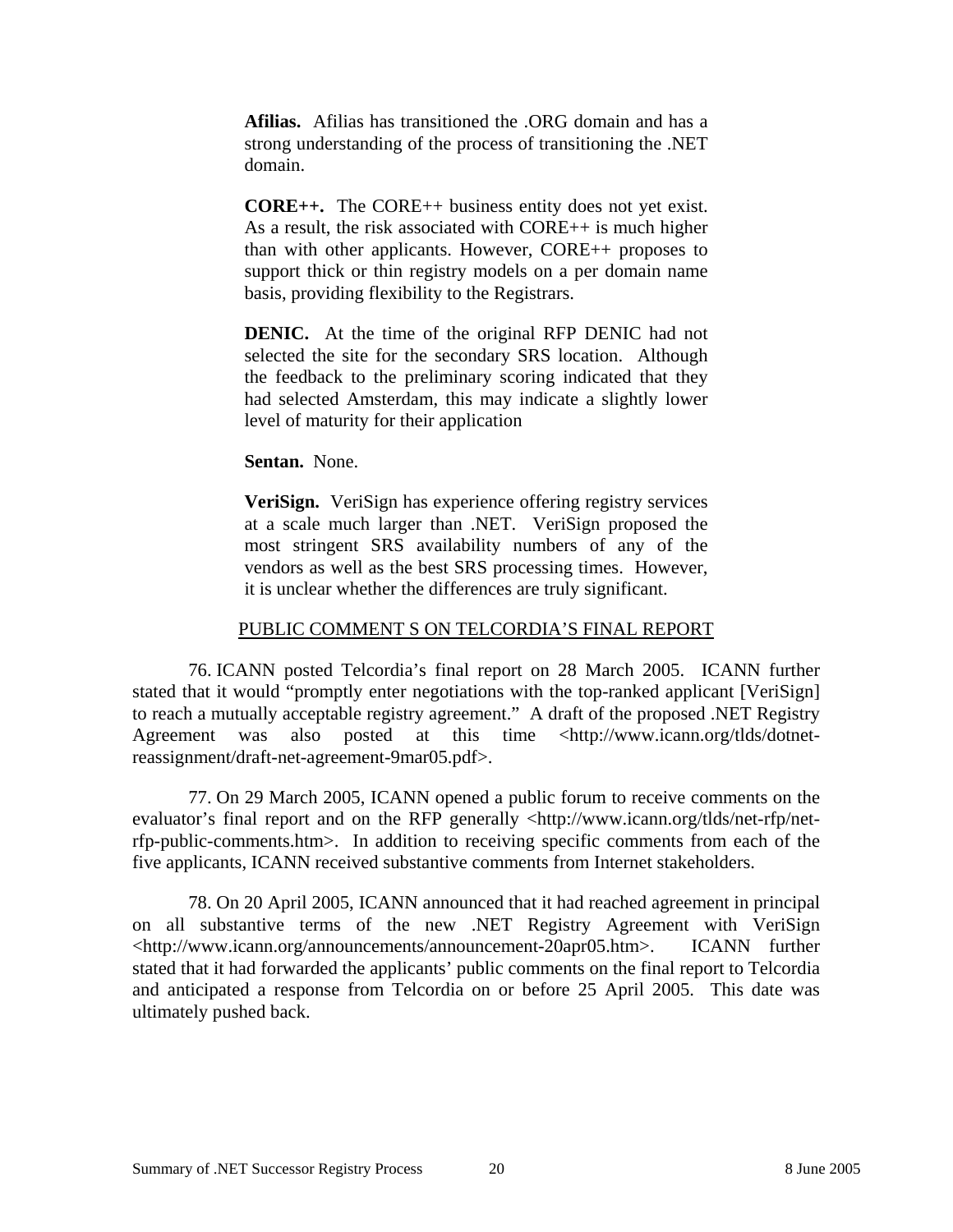#### TELCORDIA'S REVIEW OF FINDINGS

79. Telcordia's review of its findings was published on 3 May 2005 on ICANN's web site <http://www.icann.org/tlds/dotnet-reassignment/review-of-findings-03may05.pdf>.

80. In its review, Telcordia addressed concerns of each applicant as demonstrated in their respective public comments to ICANN. The following is a summary of the applicants' concerns and Telcordia's responses:

### **Sentan's Concerns**.

Sentan expressed concern that VeriSign's secondary data center was located 10 miles from its primary center. Telcordia explained that it overlooked this fact because VeriSign had a secondary backup data center running hot standby in another region.

Sentan criticized Telcordia for not considering allegations raised by respondents with respect to other respondents. Telcordia stated that "[i]t was beyond the scope of Telcordia's activities under the SOW for Telcordia to conduct investigations into allegations regarding the other respondents."

Sentan stated that Telcordia inappropriately "limited their analysis of competition to the registrar market alone and ignored competition at the registry level and the domain market as a whole." Telcordia stated that "competition and specific GNSO policies were undefined in the RFP." Telcordia proposed a set of specific sub-criteria which were "reviewed and approved by ICANN prior to evaluation." "These criteria were applied alike to each .NET applicant."

Sentan made a series of comments regarding Telcordia's ranking for registry operations under section 2.3.a of the final report. Telcordia stated that Sentan's comments only addressed one sub-component (section 2.3.a.5). While Sentan did score higher than VeriSign in that sub-component, the "roll-up of the scoring for section 2.3 depended on all eight sub-criteria."

## **Core++'s Concerns.**

Core++ was concerned with Telcordia's choice of scoring criteria. Telcordia stated that the "metrics used by the evaluators were based on ICANN documentation and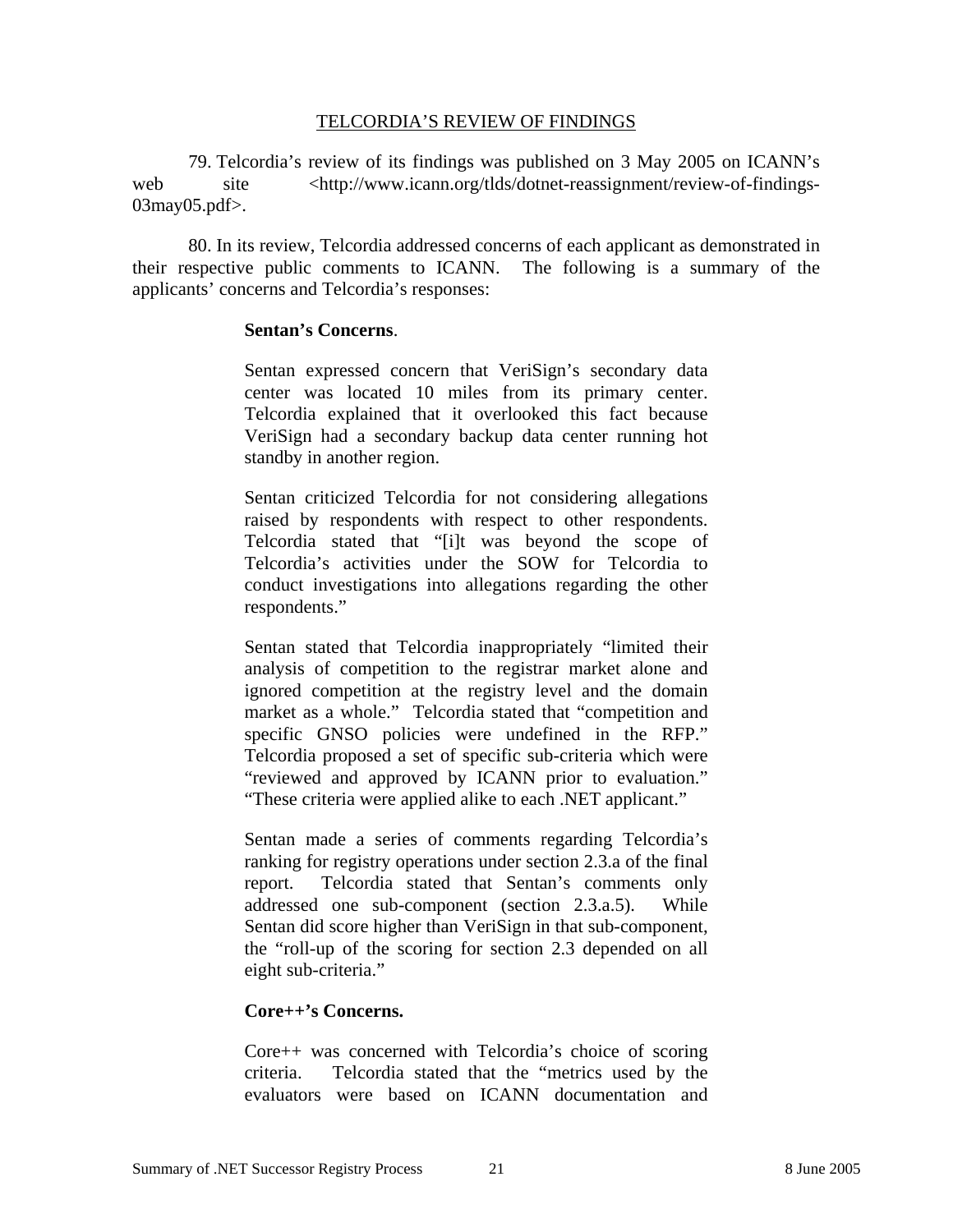approved by ICANN prior to Telcordia commencing response scoring." The methodology was "used uniformly" and "comparable across bidders." Indeed, Telcordia noted that another bidder who raised similar concerns stated that "they would comply with the current ICANN methodology."

Core++ stated that there is an "industry standard" for identifying measurement techniques that was not followed by Telcordia. Based on ICANN agreements for recent registries, and the responses of the other applicants, Telcordia disagreed.

Core++ took issue with the rankings involving Registry-Registrar Model and Protocal, SRS. Telcordia stated that the ranking reflected "quantifiable differences between respondents." Telcordia further noted that the "practical differences" should be taken in light of the "general comment that small differences in the overall scores are not statistically significant."

Core++ was concerned that VeriSign received inflated marks for certain capabilities that Core++ considered "useless" or whose effect favored "few companies." Telcordia stated that as long as there is an economic value in those capabilities, they are significant. "Changes to policy, and possible resulting fairness implications, are beyond the scope of Telcordia's technical evaluation."

Core++ was concerned that its score did not accurately reflect its geographic network coverage. Telcordia stated that Core++'s response did not propose nameservers in South America or Africa and did not justify a blue score on this criteria because it "did not provide clear plans or actions to address emerging markets."

Core++ was concerned that certain applicants received higher marks than Core++ on Billing and Collection eventhough "all applicants use the same system, whose essence is prepayment." Telcordia stated that Core++ received its score because it provided an "inadequate and unspecific description of the technical operation of [its] billing system."

Core $++$  stated that all applicants – excluding VeriSign – should have received a blue score on "Whois". To this Telcordia once again noted that "charges levied by one respondent against others, or of material not explicitly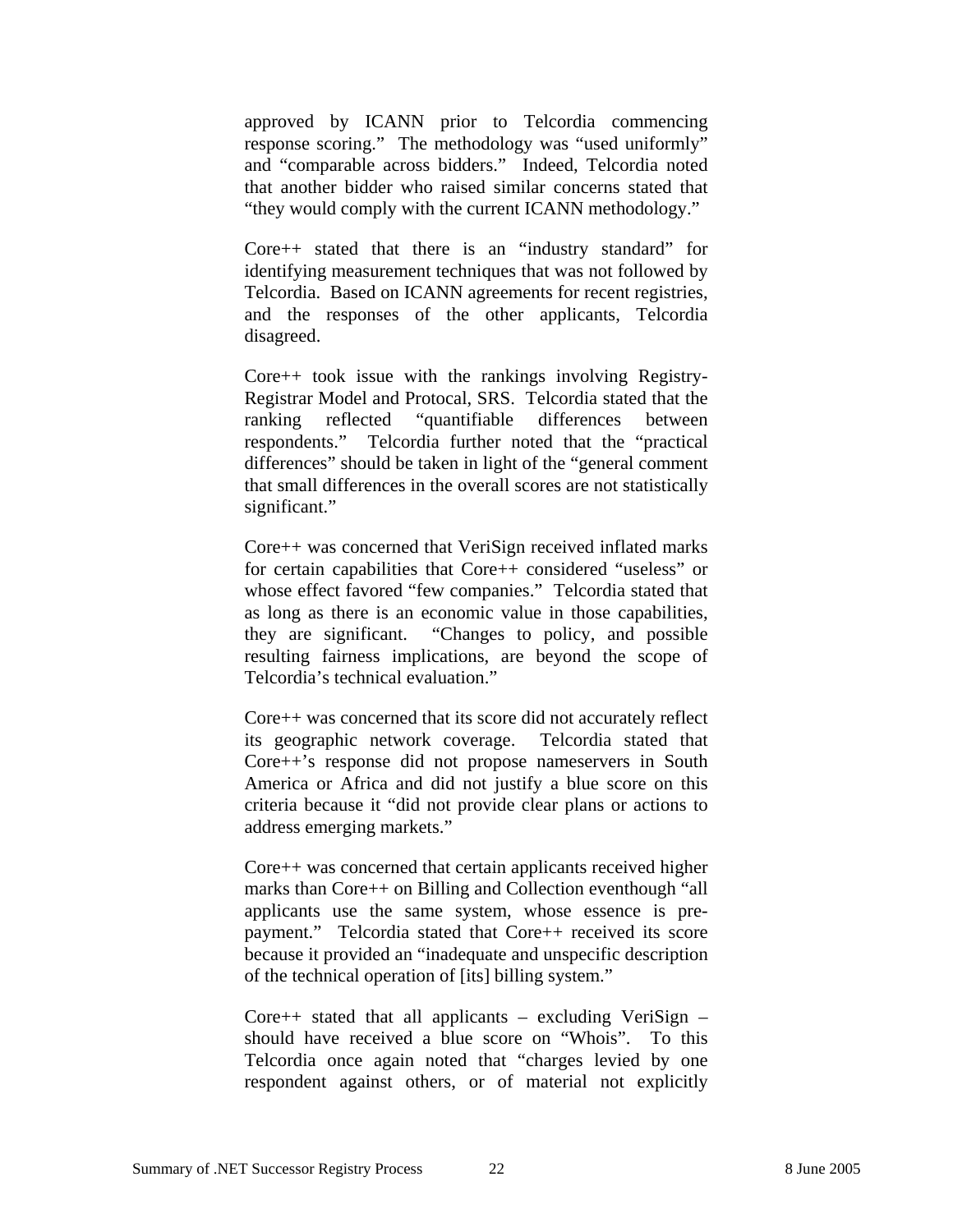supplied by ICANN, was outside the contractual scope of the .NET RFP evaluation."

Core++ raised a series of technical issues with the IDN standard and VeriSign's implementation of IDN. Telcordia stated that these issues were "outside of the contractual scope of the .NET RFP response evaluation." Telcordia, however, noted that upon further review of the scoring for section 2.b.5.xvii, "CORE++ and DENIC were given blues rather than the greens reported." And that "Sentan actually received a green rather than the reported blue." As such, Telcordia revised its final report to reflect this error.

Core++ asked Telcordia to state which portion of Core++'s application concerned the evaluation team with respect to security criteria. Telcordia responded that the evaluation team had concerns with Core++'s help desk.

Core++ felt it was inappropriate to give VeriSign a blue rating on Migration Risk because VeriSign did not have to migrate. Telcordia responded that a blue mark was assigned to VeriSign based on feedback from ICANN. ICANN felt that not grading VeriSign on this topic would result in unfairness, since it would have one less opportunity to score a blue mark than the other respondents.

## **DENIC's Concerns.**

DENIC was concerned that Telcordia's final report focused more on Telcordia's own "best practices" of domain administration then on "recognized international policy." To support its contention it noted that Telcordia criticized certain bidders for not offering an auction model for deleted names. To this Telcordia responded that the "scores for the respondents in the relevant sub-criteria [section 2.3 part 3 and 2.3.a.1] comply with the approved scoring metrics; in regard to DENIC's specific question, we note that addition or removal of auction services by any respondent would not have changed their score for 2.3."

DENIC was concerned that Telcordia introduced differentitation into the scoring of absolute criteria. Telcordia responded that "[i]dentification of such absolute/relative criteria was not always straightforward. Telcordia is unaware of instances where criteria were miscategorized."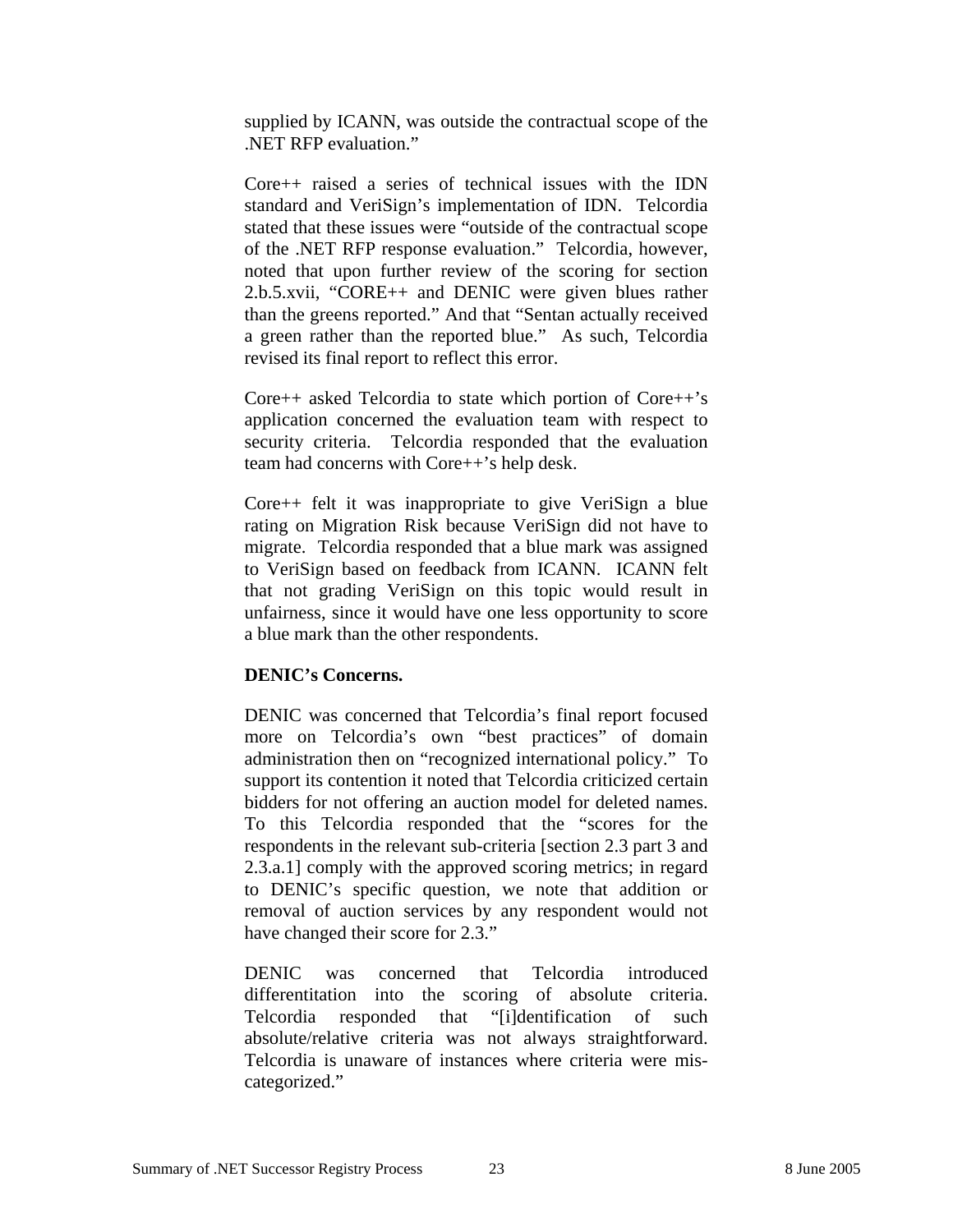DENIC stated that it was wrongfully given a yellow mark because Telcordia erroneously stated that DENIC used a database built in-house when it used a database built by Sybase, Inc. Telcordia corrected this error and revised DENIC's score on this criteria from yellow to green.

## **Afilias' Concerns.**

Afilias requested that it be given a blue (instead of a green) mark on section 2.4.b because of its superior pricing over all other applicants. Telcordia stated that "[g]iven that [the] ICANN approved weighting of factors made the relative order of pricing a secondary factor, Telcordia believes that the report is correct."

Afilias questioned why all other applicants received a blue score on section 2.5.b.xiv (peak capacities) while Afilias received a green score. Telcordia responded that the "respondents receiving blue scores distinguished their responses by their analysis of the actual peak capacity required."

Afilias stated that it should receive a blue mark on section 2.5.b because it possessed superior SRS processing time and availability. Telcordia responded that Afilias did receive a blue on the sub-criteria of SRS processing time but the overall score for the section was based on multiple subcriteria which accounted for Afilias' score of green.

Afilias believed that it provided a very robust approach to dealing with registry failures and that it should have been rated a blue rather than a green on this criteria. Telcordia agreed and revised its final report accordingly.

Afilias raised a similar concern to Sentan with regard to "Additional Relative Criteria" listed under section 2.7. Telcordia simply referred Afilias to its response to Sentan.

Afilias was concerned with Sentan's score of blue on section 2.8 (transition or migrating plan). Telcordia stated that based on "ICANN-approved scoring metrics, both Afilias and Sentan deserve blue scores for their transition planning."

## **VeriSign's Concerns**.

VeriSign's concerns had nothing to do with the final report but instead focused on objecting to Sentan's latter of 4 April